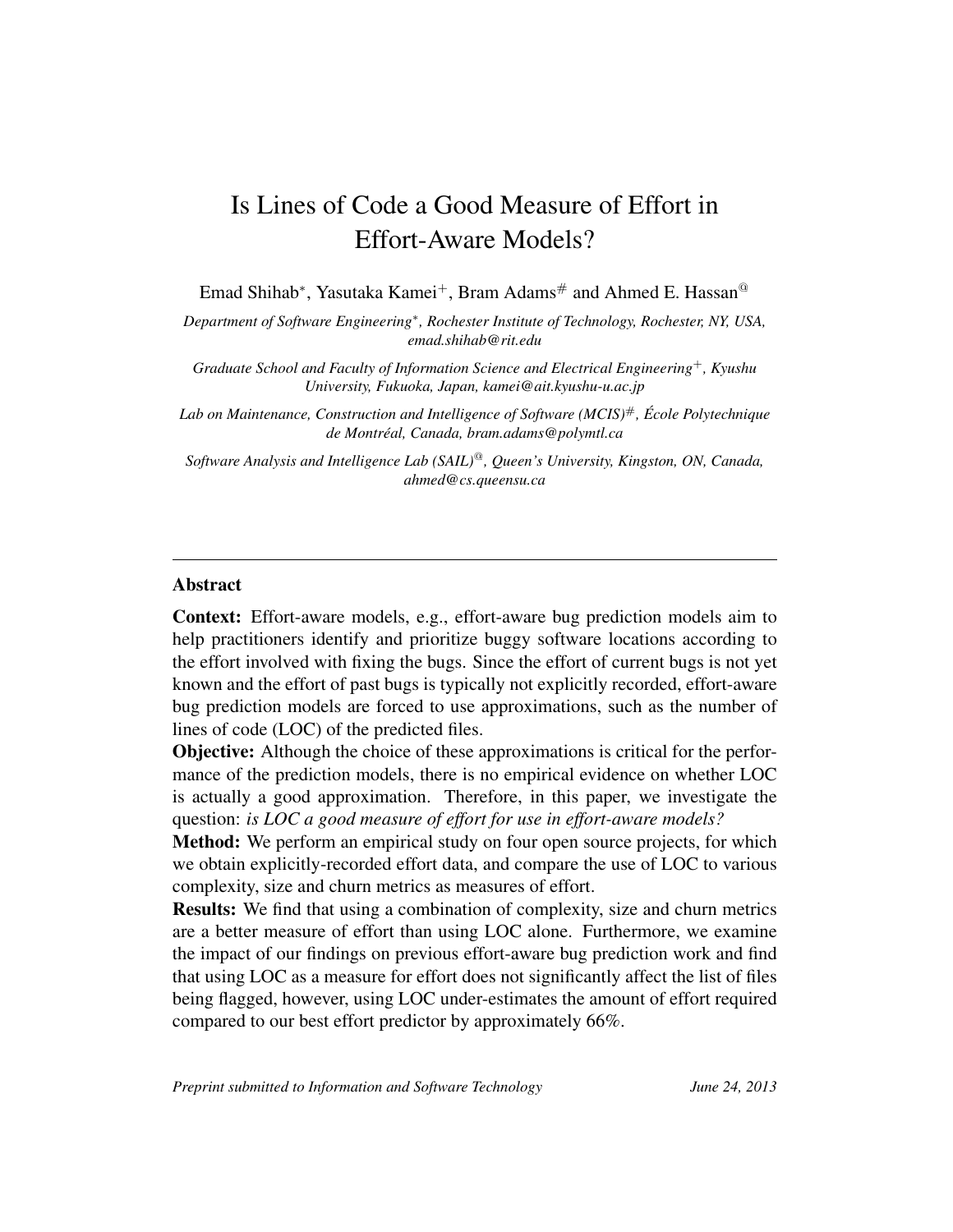Conclusion: Studies using effort-aware models should not assume that LOC is a good measure of effort. For the case of effort-aware bug prediction, using LOC provides results that are similar to combining complexity, churn, size and LOC as a proxy for effort when prioritizing the most risky files. However, we find that for the purpose of effort-estimation, using LOC may under-estimate the amount of effort required.

*Keywords:* Effort-aware Prediction; Prediction Models; Defect Prediction

# 1. Introduction

A large amount of research work has focused on predicting where bugs may occur in software systems [37]. The main goal of this line of work is to prioritize quality assurance efforts to make effective use of quality assurance resources.

However, the adoption of software bug prediction research in practice remains low [16, 13]. One of the main reasons for this low adoption is the fact that, for a long time, these bug prediction models did not take into consideration the effort needed to act on the recommended artifact [16]. In this context, effort means the amount of effort required to address (i.e., unit test or code review) the recommended artifact (i.e., file or folder). This notion of effort is different from the work on the next-release problem (i.e., given a set of parameters for a project how much effort is needed for the next release) [1, 12] and from the work that focused at predicting the amount of time required to fix a bug (e.g., [36]).

To incorporate effort into bug prediction, recent work (e.g., [22, 3, 23, 19]) studied the performance of effort-aware bug prediction models. These models typically use lines of code (LOC) as a de facto measure of the effort required to address bugs, since explicit effort is rarely recorded by development projects. The authors showed that when effort is considered in the prediction models, the usefulness of some prediction models (e.g., models that use size to prioritize buggy locations) may be affected. However, they point out that perhaps there might exist better measures of effort than LOC [22].

To the best of our knowledge, previous work did not address the important question of what is the best way to measure effort in effort-aware models? Yet, finding a good estimator of effort is critical to the accuracy, and hence success of, effort-aware models in practice.

In this paper, we perform an empirical study on four Open Source Software (OSS) projects for which we obtain explicit effort data – namely JBoss, Spring,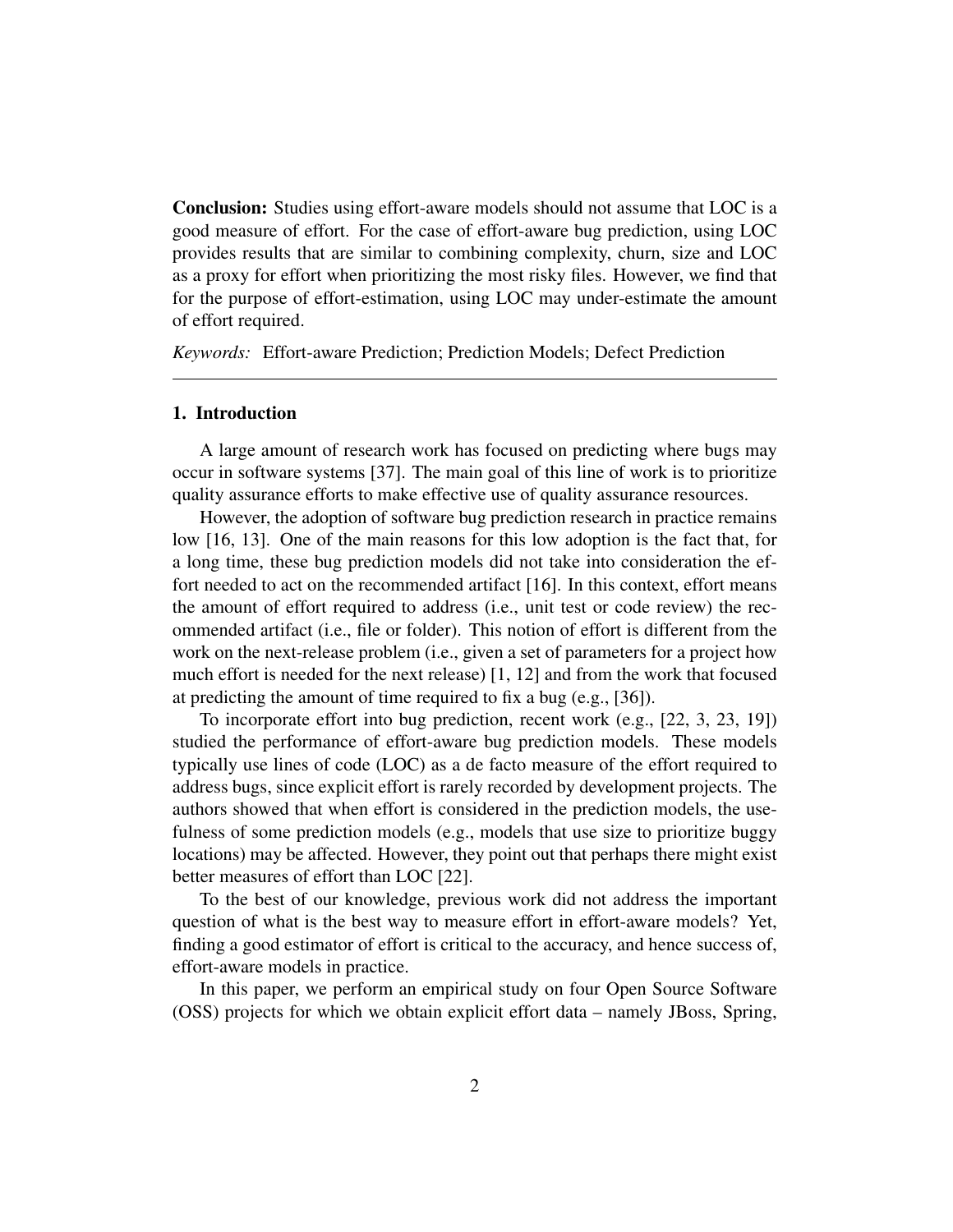Hibernate and Mule and compare the use of LOC to other code and process metrics as measures of effort. First, we perform correlation analysis to examine the relationship between the various code and process metrics and effort. Then, we examine which of process metrics, code metrics or the commonly used LOC measure best predict effort. Lastly, we examine the impact of our findings on prior research findings related to effort-aware bug prediction. We aim to answer the following research questions:

RQ1 Does LOC correlate better with effort than other code and process metrics?

*We find that LOC has a low correlation with effort in all four studied projects. Code metrics, in particular complexity metrics, have the highest correlation with effort. However, the overall correlation values for both LOC and complexity metrics remain relatively low.*

RQ2 Is LOC a better predictor of effort than other code and process metrics?

*We find that code metrics, in particular complexity metrics, are better predictors of effort than LOC in all four studied projects. Moreover, combining LOC, complexity, churn and size metrics yields the best prediction results.*

RQ3 How do our findings impact previous effort-aware bug prediction findings?

*Revisiting prior effort-aware bug prediction work shows that for the purpose of ranking the most buggy files, using LOC as a measure of effort performs similar to our best effort predictor. However, for the purpose of effort-estimation, using LOC under-estimates the amount of effort required compared to our best effort predictor.*

To facilitate future studies, we plan on making our explicit effort data set available to the software maintenance research community<sup>1</sup>.

The rest of the paper is organized as follows. Section 2 surveys the related work. Section 3 describes our methodology. Section 4 presents an exploratory analysis of the used effort data. Section 5 presents the findings of our study. Section 6 discusses our findings and their implications. Section 7 lists the threats to validity and Section 8 concludes the paper.

<sup>&</sup>lt;sup>1</sup>We are currently in the process of adding our data set to the PROMISE repository.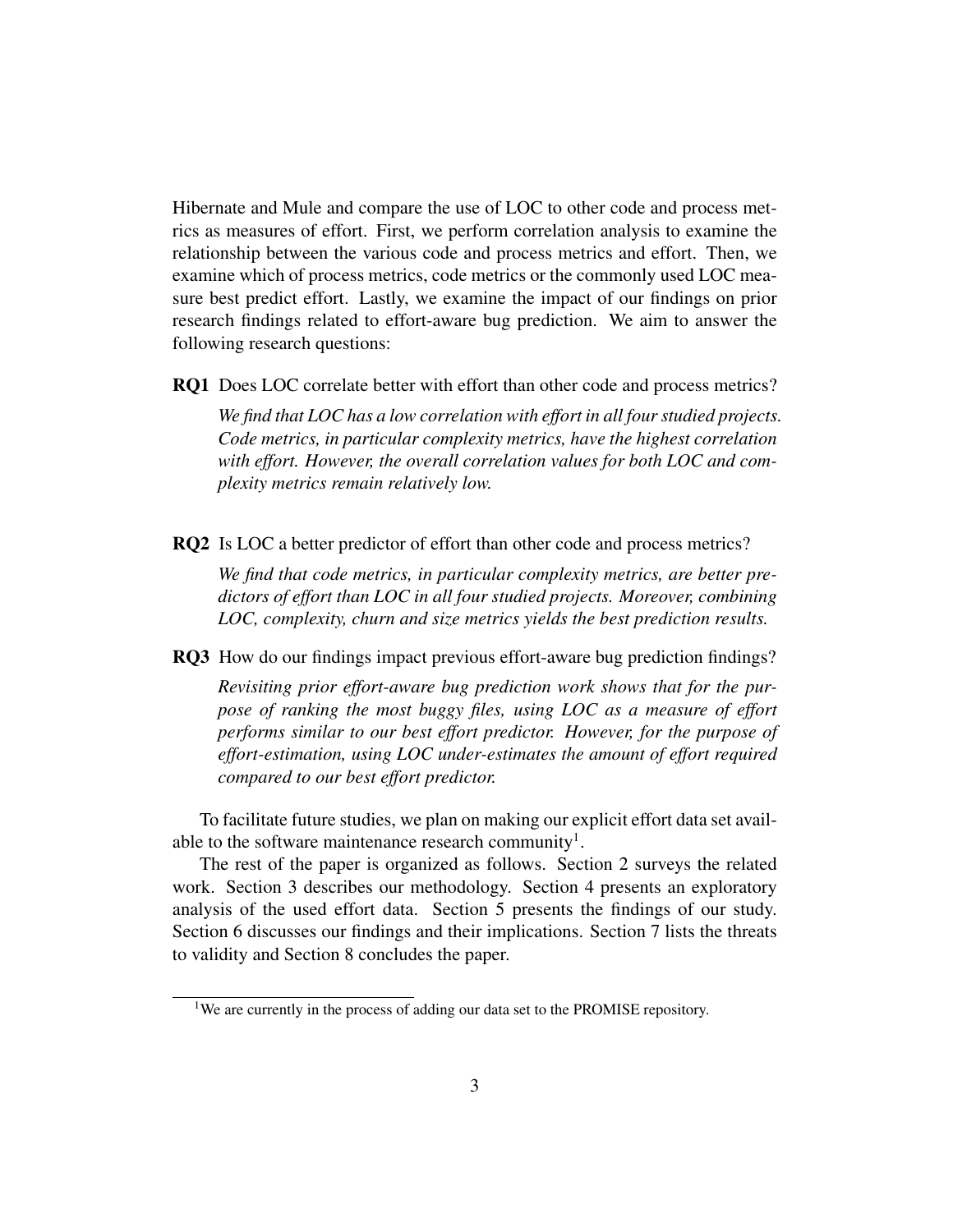# 2. Related Work

In this section, we highlight the previous work and contrast with our work. The majority of the related work comes from the areas of software bug prediction and effort estimation.

#### *2.1. Bug Prediction*

Standard bug prediction models. A large number of prior work uses code metrics to predict defective or fault-prone modules (e.g., files). The majority of this prior work shows that McCabe's cyclomatic complexity metric [21] and the Chidamber and Kemerer (CK) metrics suite [9] can be used to successfully predict pre- and post-release bugs with high accuracy on both, commercial and open source systems [29, 5, 35, 15, 11, 8, 28, 37].

Other work uses process metrics, such as the number of prior bugs or prior changes to predict fault-prone modules. This work shows that the number of prior changes to a file is a better predictor of bugs than code metrics in general [14, 2, 20]. More recently, Moser *et al.* [25] show that process metrics in general perform better than code metrics when predicting post-release bugs in Eclipse. Hassan [17] shows that using the complexity of code changes is a good predictor of bugs.

Although it has been shown that standard bug prediction can be beneficial to improve the quality of software systems, its adoption remains low [13, 16]. Therefore, a number of recent studies have argued that effort needs to be considered to improve the adoption of standard bug prediction research.

Effort-aware bug prediction models. Recent work examined the performance of software prediction models when effort is considered (i.e., effort-aware bug prediction) [22, 19, 3, 24]. In all of these prior studies, LOC was used as the de facto measure of effort. The authors showed that considering effort yields different results from standard bug prediction (i.e., the performance of models built using size metrics becomes comparable to that of a random predictor).

Our study picks up from where this work left off by examining the important question: what is a good measure of effort in effort-aware models? Although LOC was used as a de facto measure, we would like to examine whether there exist other metrics that are better predictors of effort to use in effort-aware models, as hinted at by previous studies [22].

#### *2.2. Effort Estimation*

There has been a healthy number of studies on effort estimation as well. Most of these studies examine the next-release problem: given a set of project param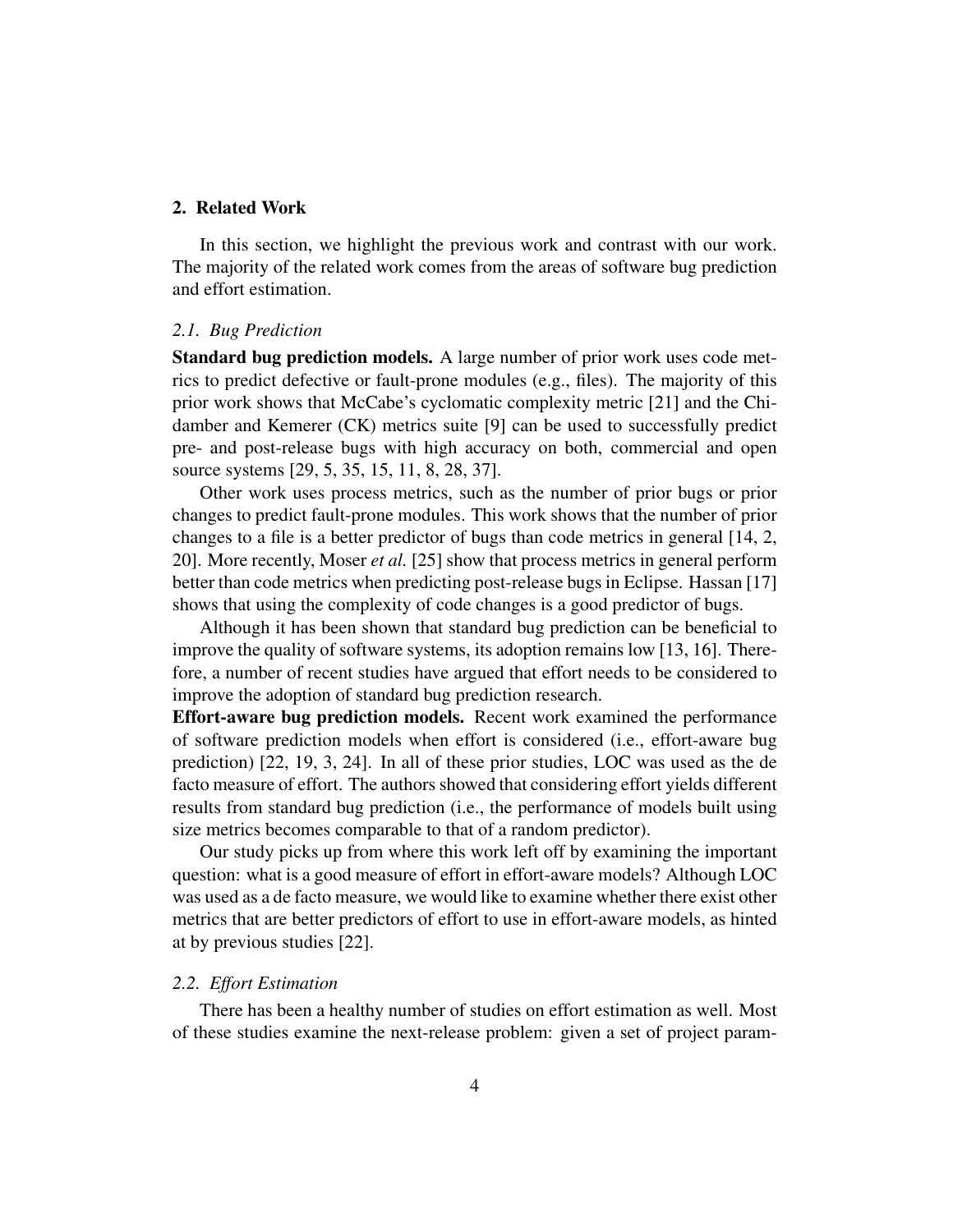eters (e.g., the number of available developers) how much effort will my next release require? Other work attempts to estimate the effort required to fix a bug. Estimating Effort of Next Release. A number of studies focuses on estimating the effort required for a future release in order to assist in project scheduling or external contract bidding [7, 31, 4, 23].

These studies use metrics based on the features of past project releases (i.e., functional size measures, manager's skill level and software development environment) and project requirements (i.e., how many developers and testers are available to work on the next release). For example, Shepperd and Schofield[31] propose the Estimation by Analogy (EbA) technique that derives the effort from one or more past analogous projects that are similar to the current project. They show that EbA outperforms other estimation methods that use linear regression.

Estimating the Time to Fix a Bug. Other studies related to effort estimation focus on estimating the time it takes to fix a bug [1, 12, 18, 34, 36]. Song *et al.* [34] uses association rule mining to estimate the effort required to fix a bug. They use bug type data (e.g., whether the bug concerns an initialization error or an interface error) to predict the effort required to fix the bug. Weiß *et al.* [36] use the text in the title and description fields of an issue report to predict the effort required to address the issue. Giger *et al.* [12] and Hewett and Kijsanayothin [18] estimate the time to fix a bug based on metrics extracted from the bug report itself (e.g., the reporter's name and the bug severity and priority). More recently, Ahsan *et al.* [1] analyze the correlation between the time it takes to address an issue and source code metrics (e.g., LOC and Cyclomatic complexity). They find low correlation values for LOC and Cyclomatic complexity for the Mozilla project.

There are some key differences between the prior work on effort estimation and our work. First, our goal is *not to estimate the time it takes to fix a bug*, rather our goal is to *determine what is a good measure of the effort for use in effort-aware models*. Second, we map and perform our effort analysis to the file level, not the issue or bug level. We map effort to the file level in order to use and investigate the impact of our findings on previous bug prediction work (which is mostly performed at the file level), which we examine in more detail in Section 5.

Third, one very important strength of our work is the used data set. The majority of the previous studies use the time between when a bug was opening until its closure as a measure of effort. These effort values are noisy since they may contain the off-time, where a developer is busy on other tasks or interrupted by other unrelated issues. In contrast, our effort data is input by the actual *practitioner who made the change* and considers the effort spent only on addressing the specific issue. Weiß *et al.* [36] used explicit effort data but they only consider one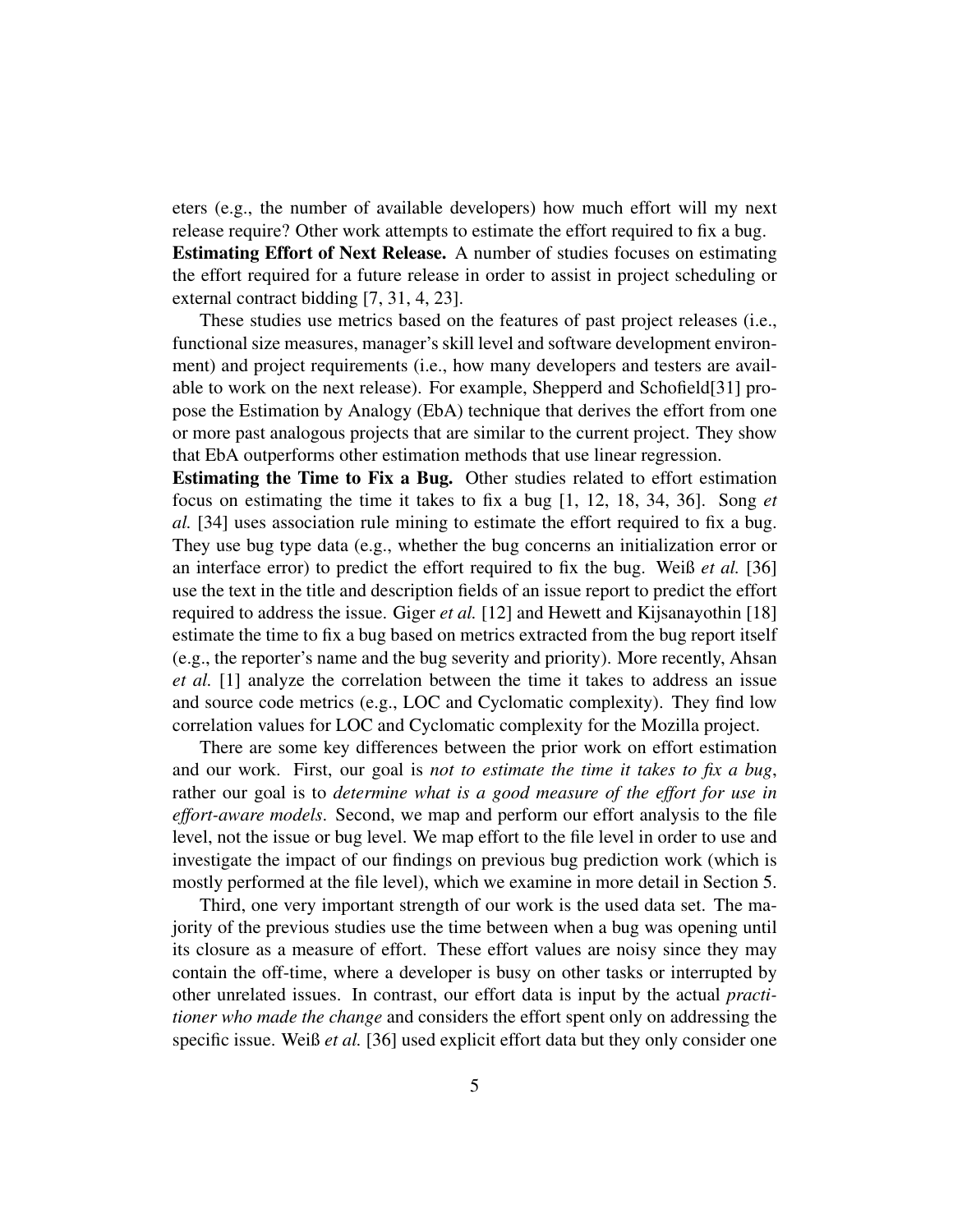

Figure 1: Approach Overview

|                                             | <b>Hibernate</b> | <b>JBoss</b> | Mule  | <b>Spring</b> |
|---------------------------------------------|------------------|--------------|-------|---------------|
| $\#$ issues before 2011-01-01               | 10,666           | 92,179       | 6,543 | 23,504        |
| $\cap$ Non-empty effort data                | 242              | 2,220        | 125   | 1,852         |
| $\cap$ Type: Bug, Defect, New Feature, Fea- | 241              | 2,178        | 125   | 1,833         |
| ture Request, Task, Sub-task, Improve-      |                  |              |       |               |
| ment, Patch                                 |                  |              |       |               |
| $\cap$ Status: Closed, Resolved             | 231              | 2,131        | 122   | 1,713         |
| ∩ Resolution: Done, Fixed, Complete         | 225              | 1,979        | 113   | 1,496         |
| $\cap$ Priority: not Trivial                | 218              | 1,966        | 113   | 1,025         |
| $\cap$ Total issues that modify source code | 171              | 506          | 40    | 297           |
| <b>Total number of files</b>                | 1.147            | 1,421        | 286   | 1,409         |

|  |  | Table 1: Number of Issues in Each Project |  |  |  |  |  |  |
|--|--|-------------------------------------------|--|--|--|--|--|--|
|--|--|-------------------------------------------|--|--|--|--|--|--|

of the projects we consider, and in contrast, predict the time to fix a bug.

#### 3. Methodology

Figure 1 provides an overview of our approach, which we detail in this section. In a nutshell, we first extract issues that have effort records from the JIRA issues database. These issues are parsed and the changed files, their churn (i.e., lines added and deleted) and the effort associated with the issues is recorded. Then, we extract the source code of the changed files for each issue and analyze the source code to extract various code (i.e., complexity and size) and process (i.e., churn) metrics. We map all of the metrics to the file level and use this information to examine the correlations with, and predict effort.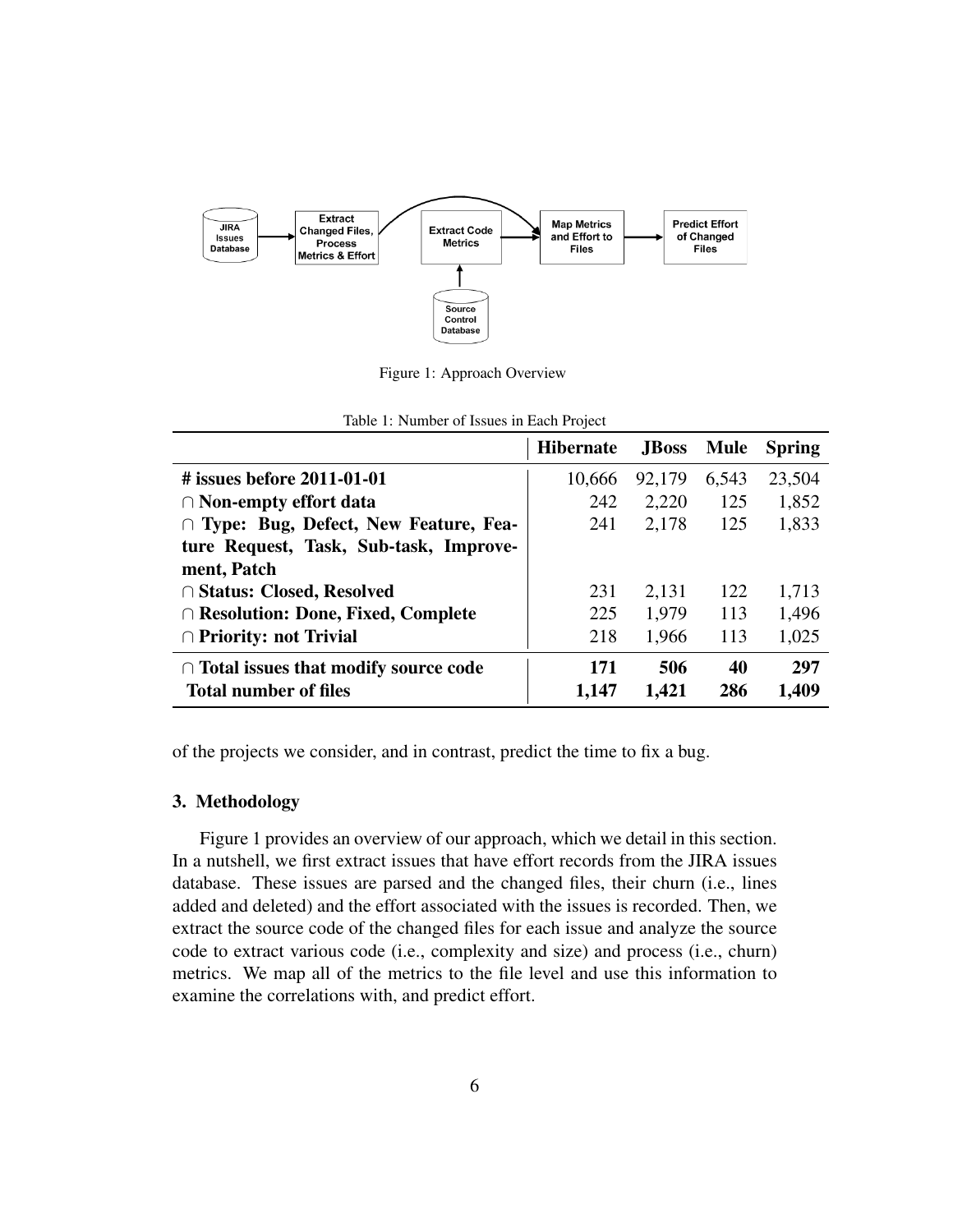| Dim.       | ID                         | Name                                                             | <b>Definition</b>                                                                                                            | Level  |
|------------|----------------------------|------------------------------------------------------------------|------------------------------------------------------------------------------------------------------------------------------|--------|
|            | LOC                        | <b>Total Lines of Code</b>                                       | The total number of lines.                                                                                                   | File   |
|            | <b>CDEN</b>                | <b>Cyclomatic Complexity Density</b>                             | The density of cyclomatic complexity (VG_sum/LOC).                                                                           |        |
|            | <b>CODEN</b>               | <b>Comment Density</b>                                           | The density of comments (TCOLOC/LOC).                                                                                        |        |
|            | $\overline{cc}$            | <b>Cyclomatic Complexity</b>                                     | The cyclomatic complexity for all nested functions or methods.                                                               | File   |
|            |                            |                                                                  | Three measures are provided for CC: avg, max and total.                                                                      |        |
|            | $\overline{CCM}$           | Cyclomatic Complexity Modi-                                      | The modified cyclomatic complexity for all nested functions                                                                  |        |
|            |                            | fied                                                             | or methods. The CCM expects that a multi-decision structure                                                                  |        |
|            |                            |                                                                  | statement (e.g., switch) is counted as 1. Three measures are                                                                 |        |
| Complexity |                            |                                                                  | provided for CCM: avg, max and total.                                                                                        |        |
|            | $\overline{ccs}$           | <b>Cyclomatic Complexity Strict</b>                              | The strict cyclomatic complexity for all nested functions or                                                                 |        |
|            |                            |                                                                  | methods. The CCS expects that logical conjunction and con-<br>ditional expressions add 1 to the complexity for each of their |        |
|            |                            |                                                                  | occurrences. Three measures are provided for CCS: avg, max                                                                   |        |
|            |                            |                                                                  | and total.                                                                                                                   |        |
|            | $\overline{CCE}$           | Cyclomatic Complexity Essen-                                     | The essential cyclomatic complexity for all nested functions                                                                 |        |
|            |                            | tial                                                             | or methods. The CCE iteratively replaces all structured pro-                                                                 |        |
|            |                            |                                                                  | gramming primitives to a single statement, then calculates CC.                                                               |        |
|            |                            |                                                                  | Three measures are provided for CCE: avg, max and total.                                                                     |        |
|            | $\overline{CBO}$           | <b>Coupling Between Objects</b>                                  | The number of other classes to which this class is coupled.                                                                  |        |
|            |                            |                                                                  | Three measures are provided for CBO: avg, max and total.                                                                     |        |
|            | NOC                        | Number Of Children                                               | The number of immediate subclasses. Three measures are pro-                                                                  | Class  |
|            |                            |                                                                  | vided for NOC: avg, max and total.                                                                                           |        |
|            | RFC                        | <b>Response For a Class</b>                                      | The number of methods, including inherited ones. Three mea-                                                                  |        |
|            | $\overline{DIT}$           | Depth of Inheritance Tree                                        | sures are provided for RFC: avg, max and total.<br>The depth of a class within the inheritance hierarchy. Three              |        |
|            |                            |                                                                  | measures are provided for DIT: avg, max and total.                                                                           |        |
|            | <b>LCOM</b>                | Lack of Cohesion in Methods                                      | 100% - average cohesion for class data members. Three mea-                                                                   |        |
|            |                            |                                                                  | sures are provided for LCOM: avg, max and total.                                                                             |        |
|            | <b>WMC</b>                 | Weighted Methods per Class                                       | The number of weighted methods per class. Three measures                                                                     |        |
|            |                            |                                                                  | are provided for WMC: avg, max and total.                                                                                    |        |
|            | <b>FOUT</b>                | Fan out                                                          | The number of method calls. Three measures are provided for                                                                  |        |
|            |                            |                                                                  | FOUT: avg, max and total.                                                                                                    | Method |
|            | $\overline{\text{NBD}}$    | <b>Nested Block Depth</b>                                        | The nested block depth of the methods. Three measures are                                                                    |        |
|            | <b>PAR</b>                 | <b>Number of Parameters</b>                                      | provided for NBD: avg, max and total.                                                                                        |        |
|            |                            |                                                                  | The number of parameters of the methods. Three measures are<br>provided for PAR: avg, max and total.                         |        |
|            | $\overline{VG}$            | McCabe Cyclomatic Complexity                                     | The McCabe cyclomatic complexity of the methods in a file.                                                                   |        |
|            |                            |                                                                  | Three measures are provided for VG: avg, max and total.                                                                      |        |
|            | <b>TBLOC</b>               | <b>Total Blank Lines of Code</b>                                 | The number of blank lines.                                                                                                   |        |
|            | <b>TCLOC</b>               | <b>Total Code Lines of Code</b>                                  | The number of lines that contain source code.                                                                                |        |
|            | <b>TCOLOC</b>              | <b>Total Comment Lines of Code</b>                               | The number of lines that contain comments.                                                                                   |        |
|            | <b>TNOS</b>                | <b>Total Number of Semicolons</b>                                | The number of semicolons.                                                                                                    |        |
|            | <b>TNOST</b>               | <b>Total Number of Statements</b>                                | The number of declarative or executable statements.                                                                          | File   |
|            | <b>TNODST</b>              | Total Number of Declarative                                      | The number of declarative statements.                                                                                        |        |
|            |                            | Statements                                                       |                                                                                                                              |        |
| Size       | <b>TNOEST</b>              | Total Number of Executable                                       | The number of executable statements.                                                                                         |        |
|            |                            | <b>Statements</b>                                                |                                                                                                                              |        |
|            | <b>TNOT</b><br><b>TNOM</b> | <b>Total Number of Classes</b><br><b>Total Number of Methods</b> | The number of classes.<br>The number of methods.                                                                             |        |
|            | NOF                        | Number of Fields                                                 | The number of fields of the classes. Three measures are pro-                                                                 |        |
|            |                            |                                                                  | vided for NOF: avg, max and total.                                                                                           |        |
|            | NOM                        | Number of Methods                                                | The number of methods of the classes. Three measures are                                                                     | Class  |
|            |                            |                                                                  | provided for NOM: avg, max and total.                                                                                        |        |
|            | <b>NSF</b>                 | Number of Static Fields                                          | The number of static fields of the classes. Three measures are                                                               |        |
|            |                            |                                                                  | provided for NSF: avg, max and total.                                                                                        |        |
|            | $\overline{\text{NSM}}$    | <b>Number of Static Methods</b>                                  | The number of static methods of the classes. Three measures                                                                  |        |
|            |                            |                                                                  | are provided for NSM: avg, max and total.                                                                                    |        |
|            | MLOC                       | Method Lines of Code                                             | The number of method lines of code. Three measures are pro-                                                                  | Method |
|            |                            |                                                                  | vided for MLOC: avg, max and total.                                                                                          |        |
|            | <b>CHURN</b>               | <b>Total Churn</b>                                               | The sum of the number of added lines of code and the number                                                                  |        |
| Churn      |                            |                                                                  | of deleted lines of code.                                                                                                    | File   |
|            | $\overline{ADD}$           | <b>Total Added Lines</b>                                         | The number of lines of code added to a file.                                                                                 |        |
|            | DEL                        | <b>Total Deleted Lines</b>                                       | The number of lines of code deleted in a file.                                                                               |        |

 $\overline{\phantom{a}}$ 

| Table 2: Summary of Metrics |  |
|-----------------------------|--|
|-----------------------------|--|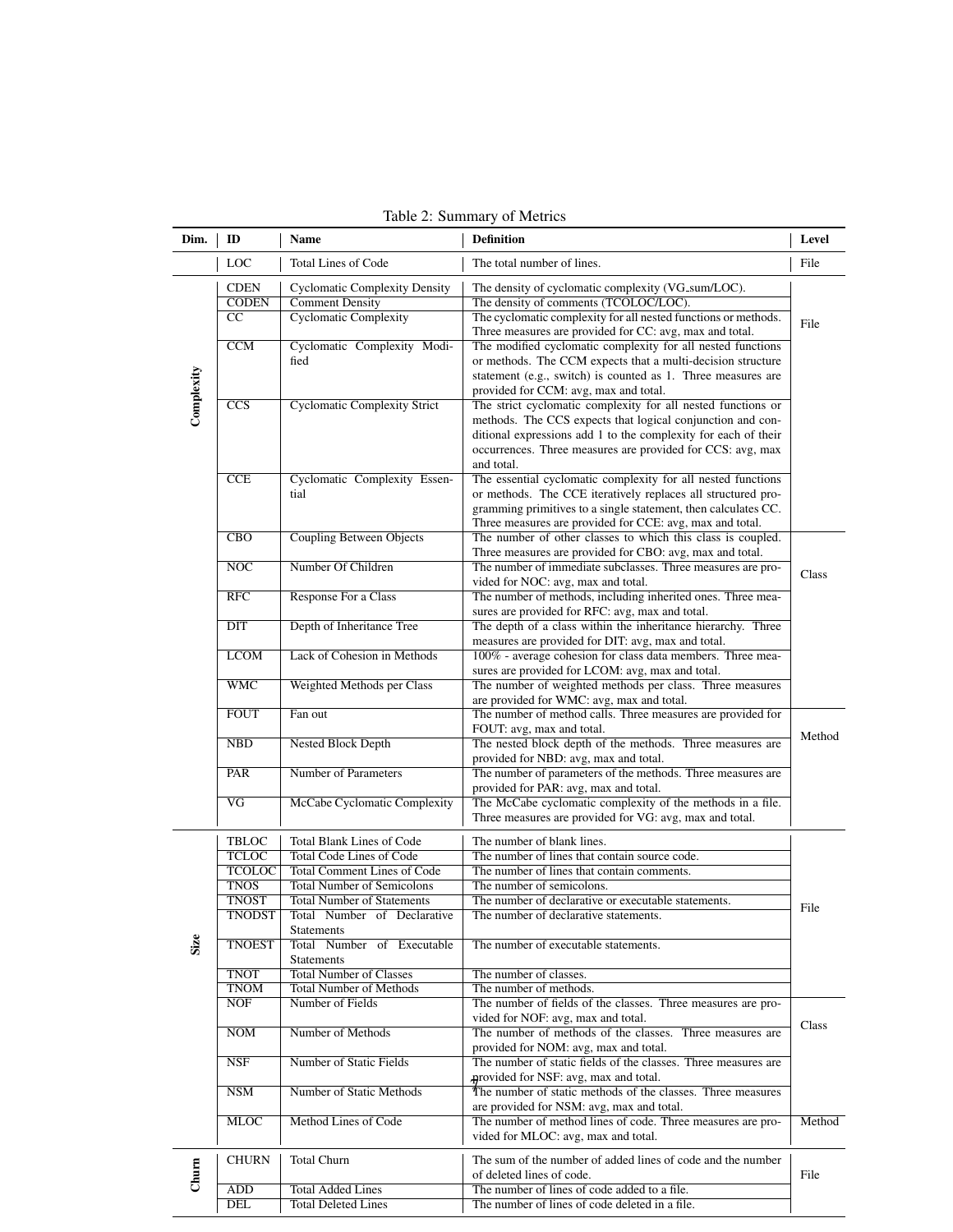### *3.1. JIRA Issues Database*

JIRA is a popular issue tracking system. In addition to having the standard features of an issue tracking system (e.g., recording bug descriptions, states and open/closure dates), JIRA has a very unique feature that enables users to input the value of effort that an issue takes to address.

The first step of our work was to extract these issues from the JIRA databases of four Java projects: Hibernate, JBoss, Mule and Spring. The main reason for choosing to use these projects is the fact that they used JIRA as their issue tracking system and they recorded effort for their issues.

# *3.2. Extract Issues*

Similar to previous studies [36], we focused on issues that had a non-empty effort field, had a type field as Bug, Defect, New Feature, Feature Request, Task, Sub-task, Improvement or Patch, had a status of closed or resolved, had resolution as Done, Fixed or Complete and had a priority that was non-trivial. In addition, we ignored issues that did not modify any source code files. For issues that modify code files and other types of files (e.g., XML files), we mapped their effort to the source code files only, since bug prediction work focuses on source code files.

Table 1 shows the number of used issues and files from each project in our study. We note that only a small number of issues contains effort information and an even smaller number meets all of our criteria to be considered in the study.

At first glance, the number of issues in our data set seems to be low. However, our data set contains approximately double the amount of issues compared to the study by Weiß *et al.* [36] (which uses 567 issues). To the best of our knowledge, that study is considered the state of the art study for this kind of data. In addition, our data set covers four different projects, whereas Weiß *et al.* leveraged data from only one project.

### *3.3. Extract Changed Files, Process Metrics and Effort*

After downloading all of the issues in html format, we wrote scripts that parsed all of the downloaded issues to determine the following: 1) the names of those files that were changed to address the issue, 2) the process metrics (i.e., the number of churned lines) for each file and 3) the amount of effort required to address the issue.

The effort value extracted from the issues is logged by the person who addressed the issue. The effort value is measured in time and includes the time needed to perform all activities that the practitioner needed to complete the assigned issue. It includes the time needed to identify which files need to be changed,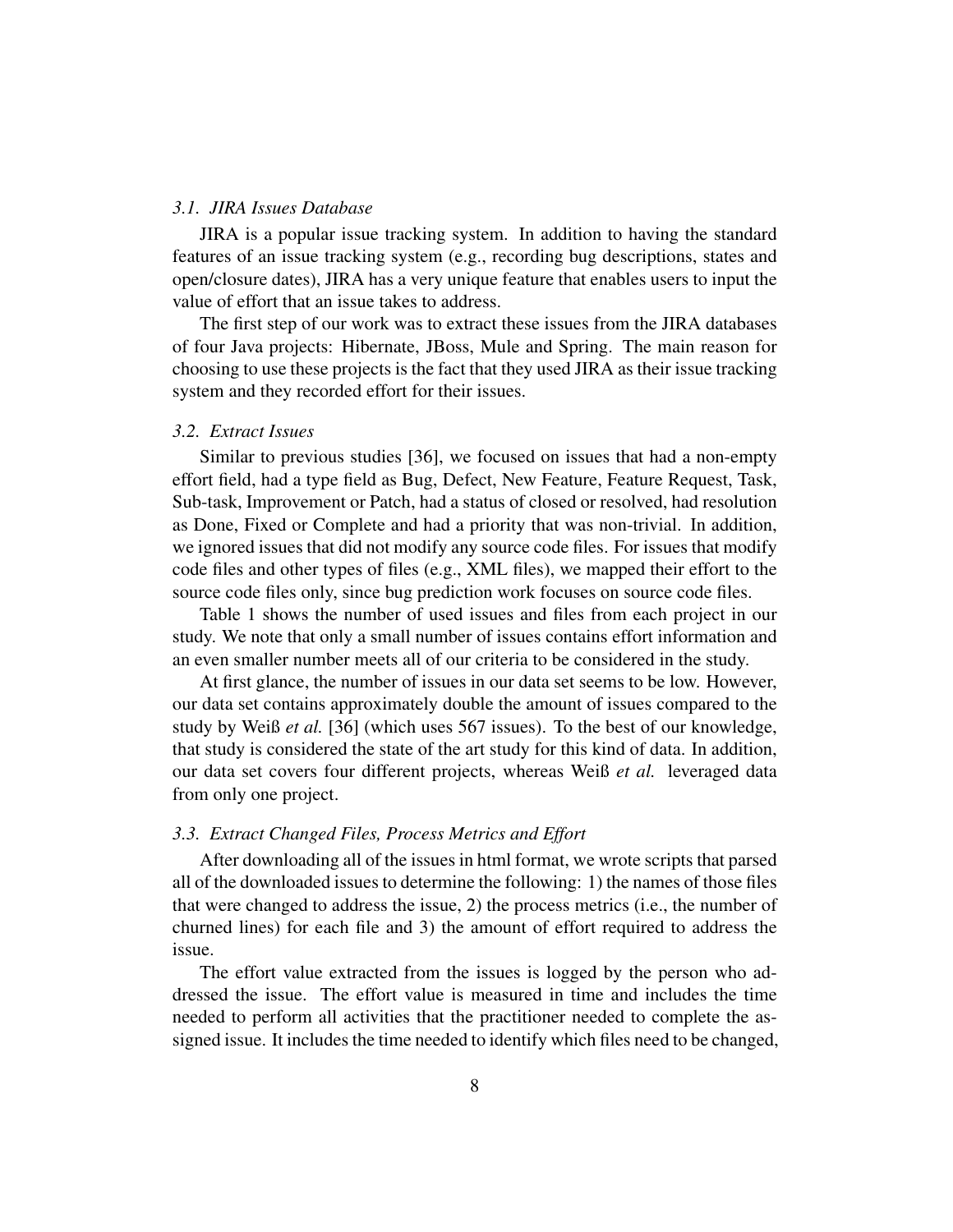Table 3: Change Level Effort (measured in hours)

| <b>Project</b>   | <b>Mean</b> | <b>SD</b> | Min  | <b>Max</b> | <b>Skew</b> | <b>Kurtosis</b> |
|------------------|-------------|-----------|------|------------|-------------|-----------------|
| <b>Hibernate</b> | 4.84        | 8.85      | 0.02 | 78.00      | 4.46        | 27.99           |
| <b>JBoss</b>     | 12.71       | 21.95     | 0.00 | 280.00     | 5.31        | 47.78           |
| <b>Mule</b>      | 4.74        | 4.44      | 0.00 | 18.00      | 1.21        | 0.50            |
| <b>Spring</b>    | 4.42        | 6.97      | 0.08 | 44.00      | 3.10        | 10.86           |

the time it took to inspect these files and decide where to make the changes and the time it took to make the actual changes. Having explicit effort data makes using this effort value ideal for our study, especially since this data is free of noise (i.e., it does not include things such as triage time and testing delays).

At the end of this step, we have a linkage between the effort an issue required, files changed to address the issue and the amount of churn done to these files.

# *3.4. Extract Source Code and Code Metrics*

To obtain code metrics (e.g., code complexity metrics), we require the source code of the changed files. We use the list of file names and corresponding revision numbers in each issue to download the corresponding revisions of files from the source control database.

We use the Understand 2.0 [30] tool to analyze each file and extract their code metrics (i.e., complexity and size). Table 2 lists all of the metrics used in our study. A total of 47 complexity metrics and 26 size metrics were extracted for each files. In addition, we annotate this metric set with the churn metrics for each file. In total, we ended up with an extensive set of 76 code and process metrics for each file.

We use the code and process metrics in our study because they are widely available for most software projects and their relationship to quality has been studied extensively in the past (e.g., [26, 37]). Furthermore, there is an intuitive relationship between code and process metrics and effort (e.g., the more complex a piece of code is, the more effort it requires to be addressed).

#### *3.5. Map Metrics and Effort to Files*

The effort in the issue tracking system is recorded at the issue level. As mentioned earlier, we map effort to the file level, not the issue level in order to study the relationship between the various code and process metrics and to compare our findings to previous bug prediction work, which are performed at the file level.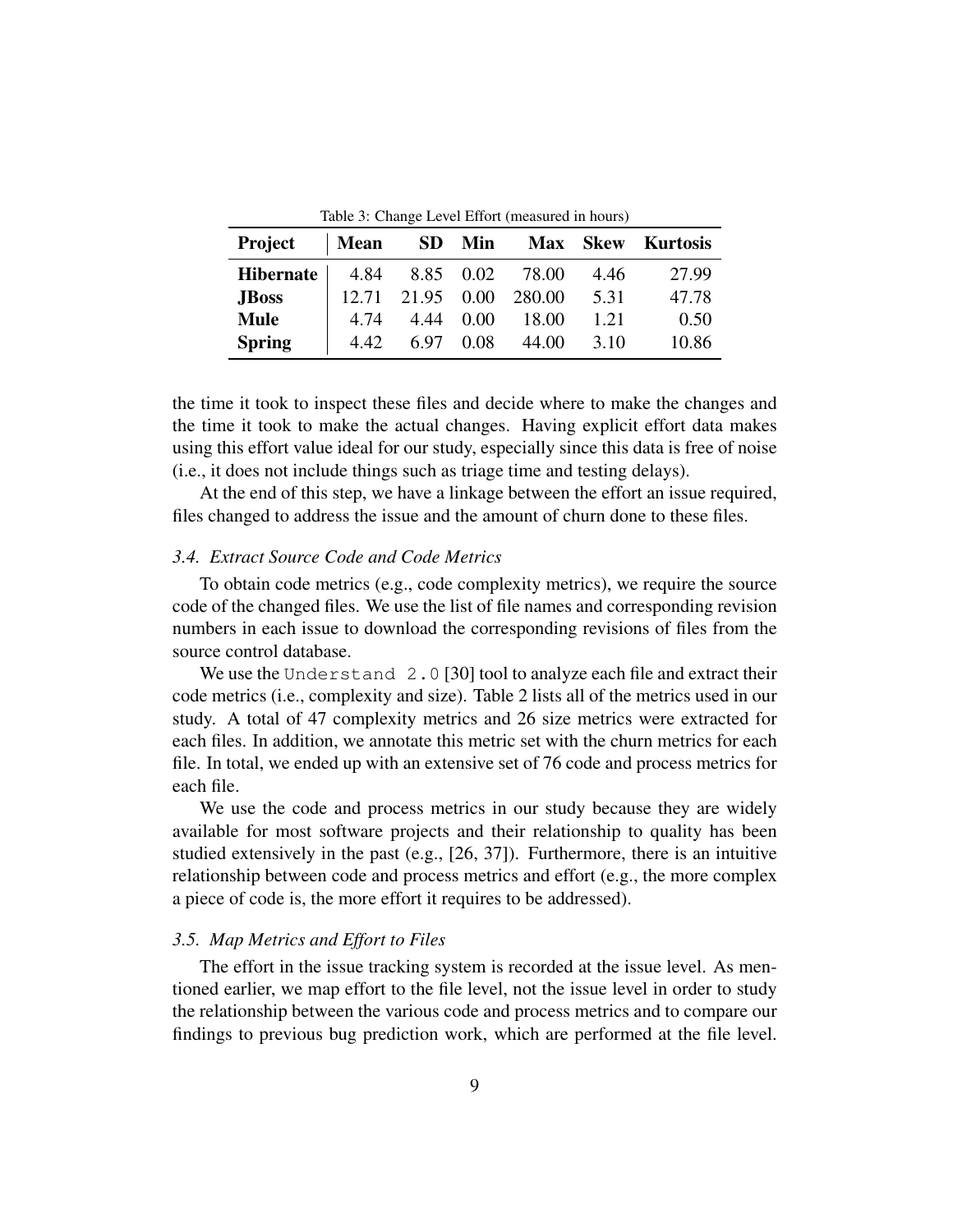| Table 4: File Level Effort (measured in hours) |  |
|------------------------------------------------|--|
|------------------------------------------------|--|

| Project                            | <b>Mean</b> |                  | SD Min |                         |      | Max Skew Kurtosis |
|------------------------------------|-------------|------------------|--------|-------------------------|------|-------------------|
| Hibernate   14.07 18.20 0.03 78.00 |             |                  |        |                         | 2.40 | 5.72              |
| <b>JBoss</b>                       |             |                  |        | 26.28 35.70 0.03 280.00 | 3.93 | 23.32             |
| <b>Mule</b>                        | 7.23        | 4.75 0.00        |        | 18.00                   | 0.23 | $-1.24$           |
| <b>Spring</b>                      |             | 15.19 12.31 0.17 |        | 44.00                   | 0.64 | $-0.65$           |

Since issues may touch one or more files, we need to map the issue effort to the file level.

Mapping Effort to Files. We can employ a number of strategies when transforming the effort from the issue to the file level. For example, we can take the average effort of all the issues that touch a file and assign it to the file. However, we decided to assign the effort value of a file to be the maximum effort required to change it in all of the issues that touch the file. There are two main reasons for this choice. First, assigning the maximum effort of all the issues that touch a file is considered to be the worst-case scenario (i.e., the highest possible effort) for that file. Therefore, using the maximum value is seen as a conservative approximation. Second, we experimented with mapping the average, median and minimum effort of all the issues to the file level. However, using maximum effort yielded the best and most meaningful correlations with effort. For example, in Table 5 we show the correlations of the different metrics with *average* effort, whereas in in Table 6 we show the correlations of the different metrics with using *maximum* effort. Clearly, using maximum effort yields higher correlation values.

To illustrate how we perform the mapping, we use the following example. Suppose we have two issues  $I$ ssue1 and  $I$ ssue2 that took 3,600 and 1,800 seconds, respectively. Issue1 requires files fileA and fileB be modified, while Issue2 requires that fileA and fileC to be modified. Then we calculate the effort for  $fileA$  as the maximum of  $Isue1$  and  $Isue2$ , which is 3,600 seconds (Issue1), the effort for fileB is 3,600 seconds (Issue1) and the effort for fileC is 1,800 seconds (Issue2).

Mapping Metrics to Files. Similar to the issues, we also need to map the metrics to the file level, i.e., make each file one data point. Since some files may be touched by multiple issues (and therefore have multiple revisions), we assigned each file its average value of the metrics. For example, if the Cyclomatic Complexity (CC) of a fileA is 50 in Issue1 and  $100$  in Issue2, then we would assign a CC value of  $(\frac{50+100}{2} = 75)$  to fileA.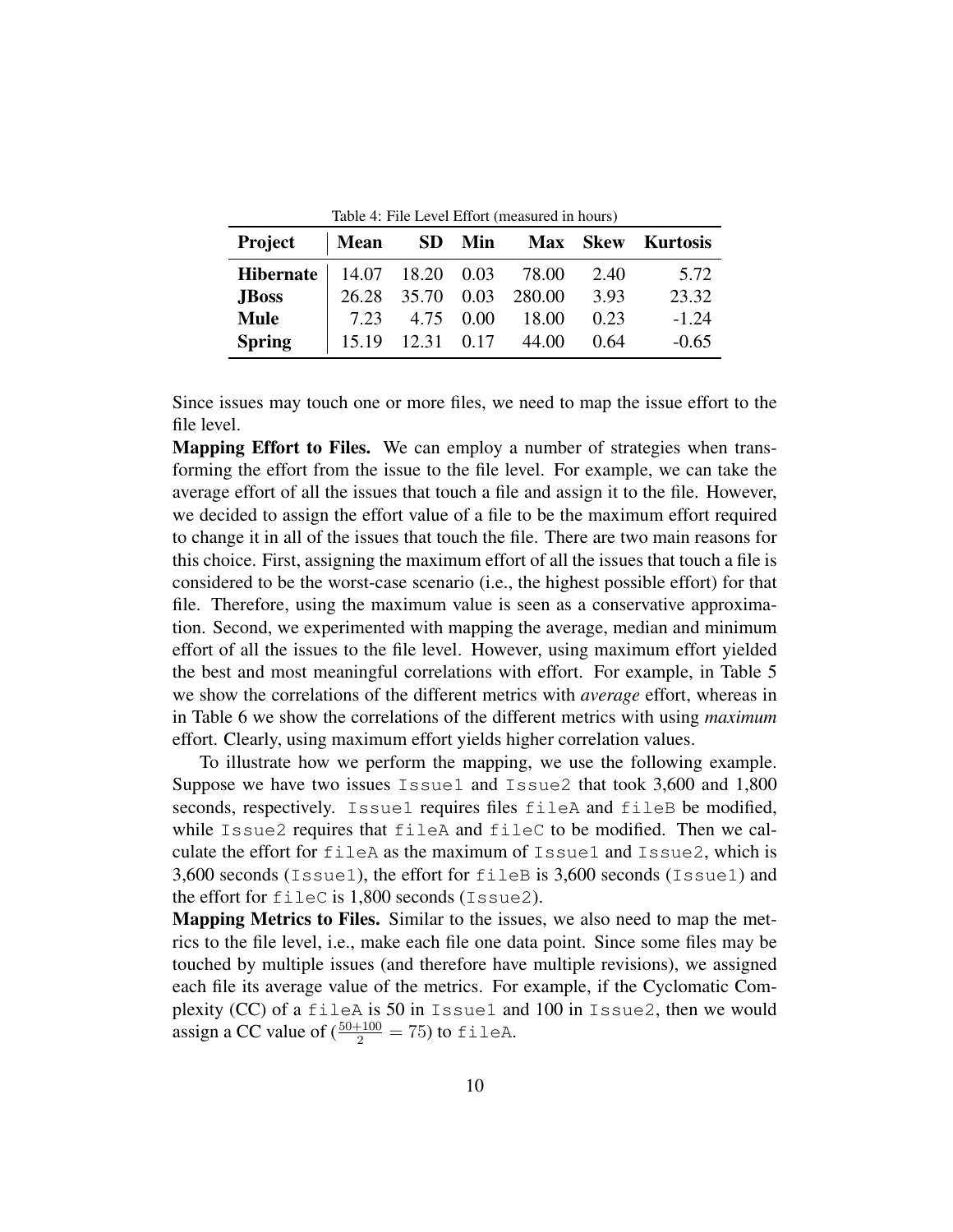| Corr.<br>00 <sub>1</sub><br>02<br>NOF_max<br>MLOC_ave<br><b>rcoloc</b><br>Metric<br>TNOT<br>$(+169\%)$<br>(+354%)<br>Improv.<br>$(+186%)$<br>$0.14***$<br>Corr.<br>0.05<br>0.07<br><b>JOC_nax</b><br>$DBO_$ ave<br>CCE <sub>ave</sub><br>Metric<br>$-0.07$ ** $\frac{1}{2}$<br>$0.06**$<br>LOC<br>0.08<br>Hibernate<br>JBoss<br>Mule<br>Spring |           |         | Complexity |         | Size      |                                     |              | Churn      |                             |
|------------------------------------------------------------------------------------------------------------------------------------------------------------------------------------------------------------------------------------------------------------------------------------------------------------------------------------------------|-----------|---------|------------|---------|-----------|-------------------------------------|--------------|------------|-----------------------------|
|                                                                                                                                                                                                                                                                                                                                                |           |         |            |         |           | Improv.                             | Metric       | Corr.      | Improv.                     |
|                                                                                                                                                                                                                                                                                                                                                |           |         |            |         |           |                                     |              | $-0.07$ ** |                             |
|                                                                                                                                                                                                                                                                                                                                                |           |         |            |         |           | $(+107%)$<br>$(+168%)$<br>$(+168%)$ | DEL<br>CHURN | $0.14***$  | (-4%)<br>(+344%)<br>(+344%) |
|                                                                                                                                                                                                                                                                                                                                                |           |         |            |         |           |                                     | <b>UCY</b>   |            |                             |
|                                                                                                                                                                                                                                                                                                                                                | $0.07***$ | DIT_max | $0.10***$  | $+237%$ | $0.08***$ | $+209%$                             | DEL          | $0.15***$  | $+314%$                     |

(\*\*\*) p < 0.01, (\*\*) p < 0.05, (\*) p < 0.1

 $^{(***)}$  p  $<$  0.01,  $^{(**)}$  p  $<$  0.05,  $^{(*)}$  p  $<$  0.1

Table 5: Metric Correlations with Effort (using average effort) Table 5: Metric Correlations with Effort (using average effort)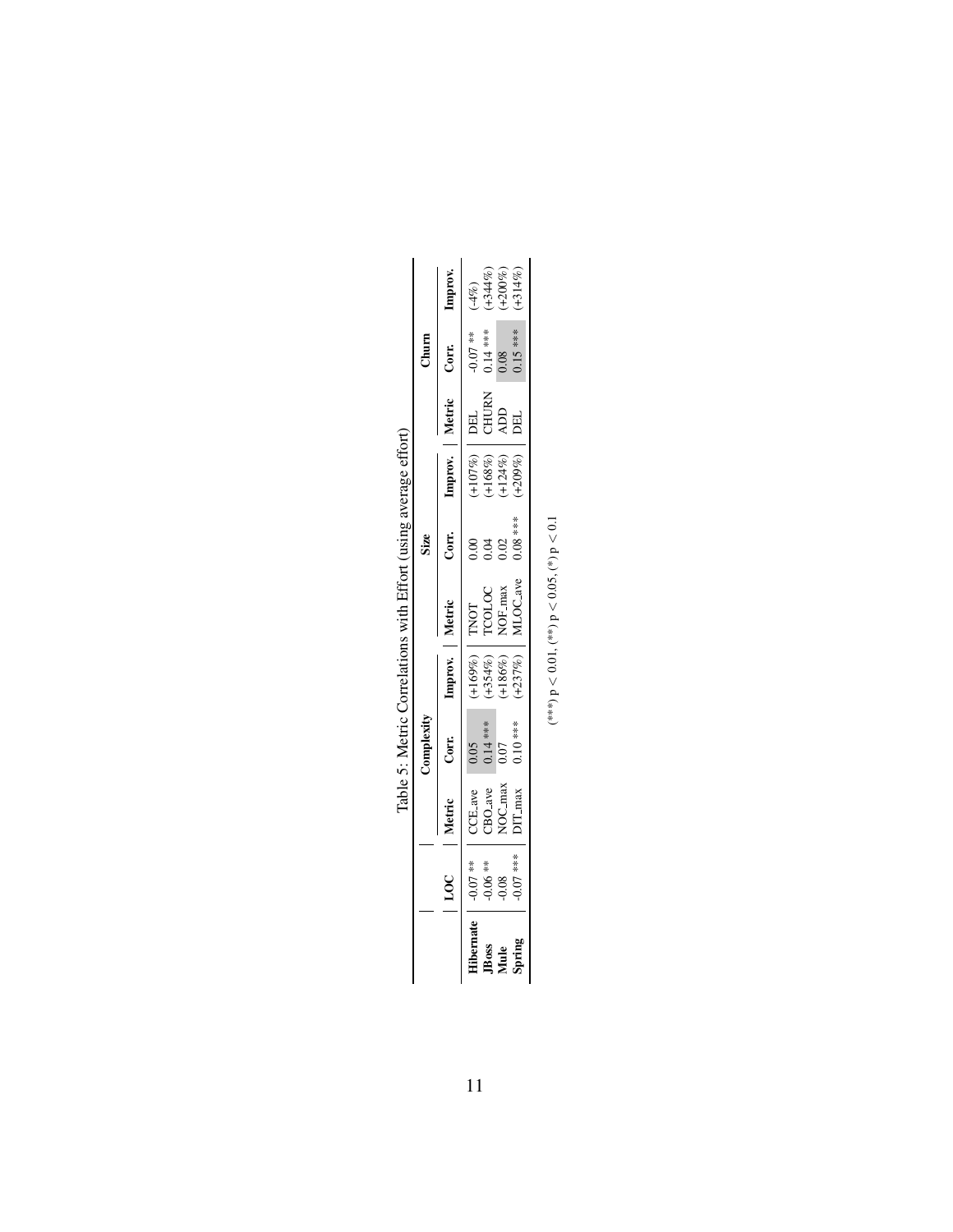|             |          |                      | Complexity |                        |                        | Size         |                          |              | Churn     |           |
|-------------|----------|----------------------|------------|------------------------|------------------------|--------------|--------------------------|--------------|-----------|-----------|
|             | LOC      | Metric               | Corr.      | Improv.                | Metric                 | Сorr.        | Improv.                  | Metric       | Сorr.     | mprov.    |
| Hibernate   | 0.04     | <b>CDEN</b>          | $0.19***$  | $(95\%)^{-1}$          | MLOC_total             | $0.10^{***}$ |                          | THO.         | 0.04      | $-193%$   |
| <b>Boss</b> |          | $280$ <sub>ave</sub> | $0.23$ *** | $+1019%$               | <b>TCOLOC</b>          | $0.11***$    | $(+154\%)$<br>$(+415\%)$ | <b>CHURN</b> | $0.16***$ | $+688%$   |
| Mule        | $-0.03$  | DIT_max              | $0.16***$  |                        | ALOC <sub>-total</sub> |              | $+356%$                  | <b>ADD</b>   | 0.05      | $(+290%)$ |
| Spring      | $0.06**$ | DIT_max              | $0.33***$  | $(+720%)$<br>$(+120%)$ | MLOC <sub>ave</sub>    | $0.30***$    | $+358%$                  | DEL          | $0.30***$ | $(+362%)$ |

(\*\*\*) p < 0.01, (\*\*) p < 0.05, (\*) p < 0.1

 $\left( ^{***}\right) p<0.01,\left( ^{***}\right) p<0.05,\left( ^{*}\right) p<0.1$ 

Table 6: Metric Correlations with Effort (using maximum effort) Table 6: Metric Correlations with Effort (using maximum effort)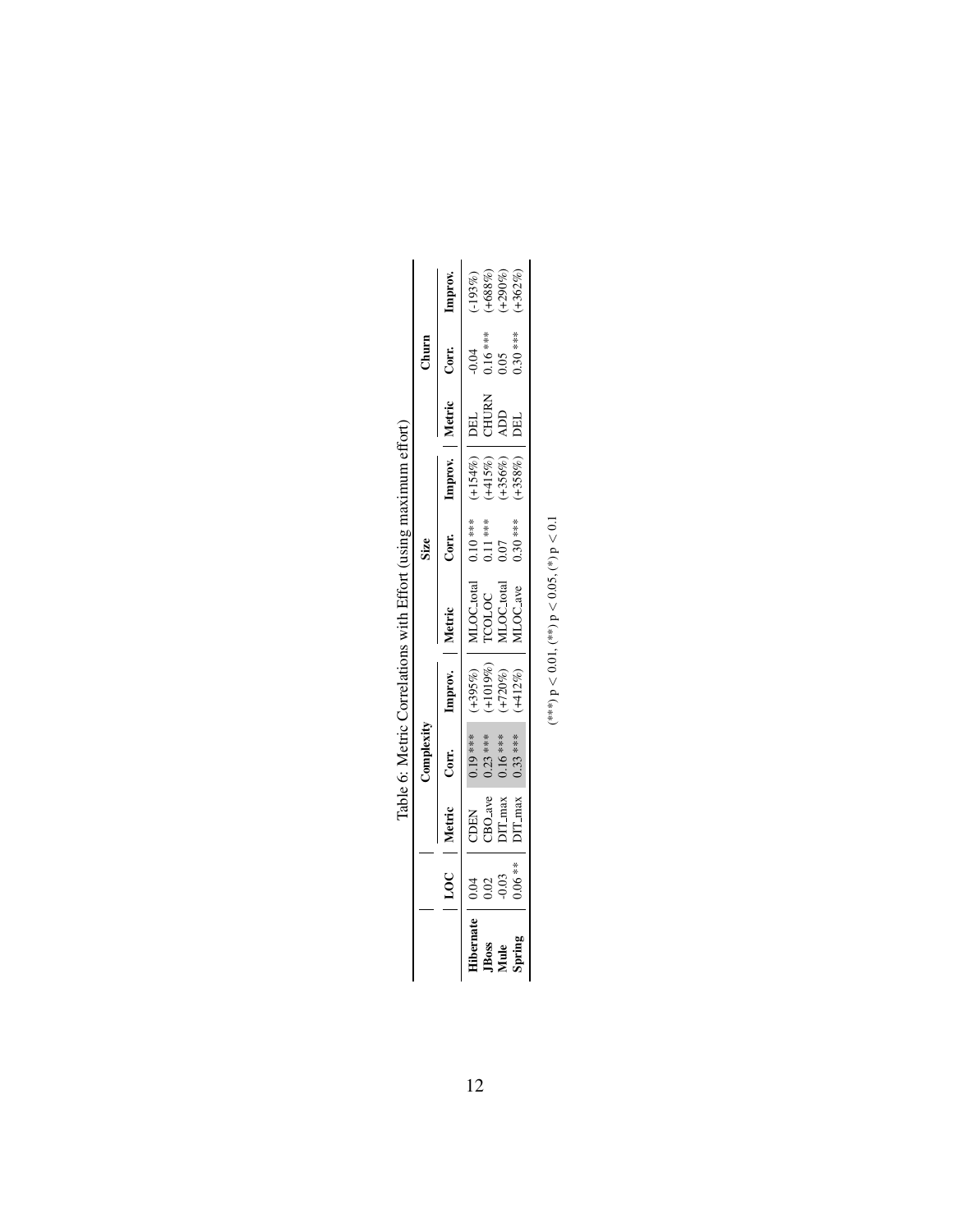

Figure 2: Distribution of Effort Across Issues

# 4. Data Exploration

To the best of our knowledge, this is one of the first (in addition to the study by Weiß *et al.* [36]) studies to leverage explicit effort data. Therefore, before delving into our case study results, we first explore our effort data in more detail.

We examine the distribution of the effort data at the issue and file levels. We report a few of the most common descriptive statistics, i.e., mean, min, max, standard deviation (SD) for all projects. To study the skewness of the data, we calculate the skew and kurtosis measures.

Skew measures the amount of asymmetry in the probability distribution of a variable, in relation to the normal distribution. Positive skew means that the distribution of the metric values are mostly on the low end of the scale, while negative skew indicates that most of the metric values are on the high end of the scale. The normal distribution has a skew value of 0.

Kurtosis on the other hand characterizes the relative peakedness or flatness of a distribution, in relation to the normal distribution. Positive kurtosis indicates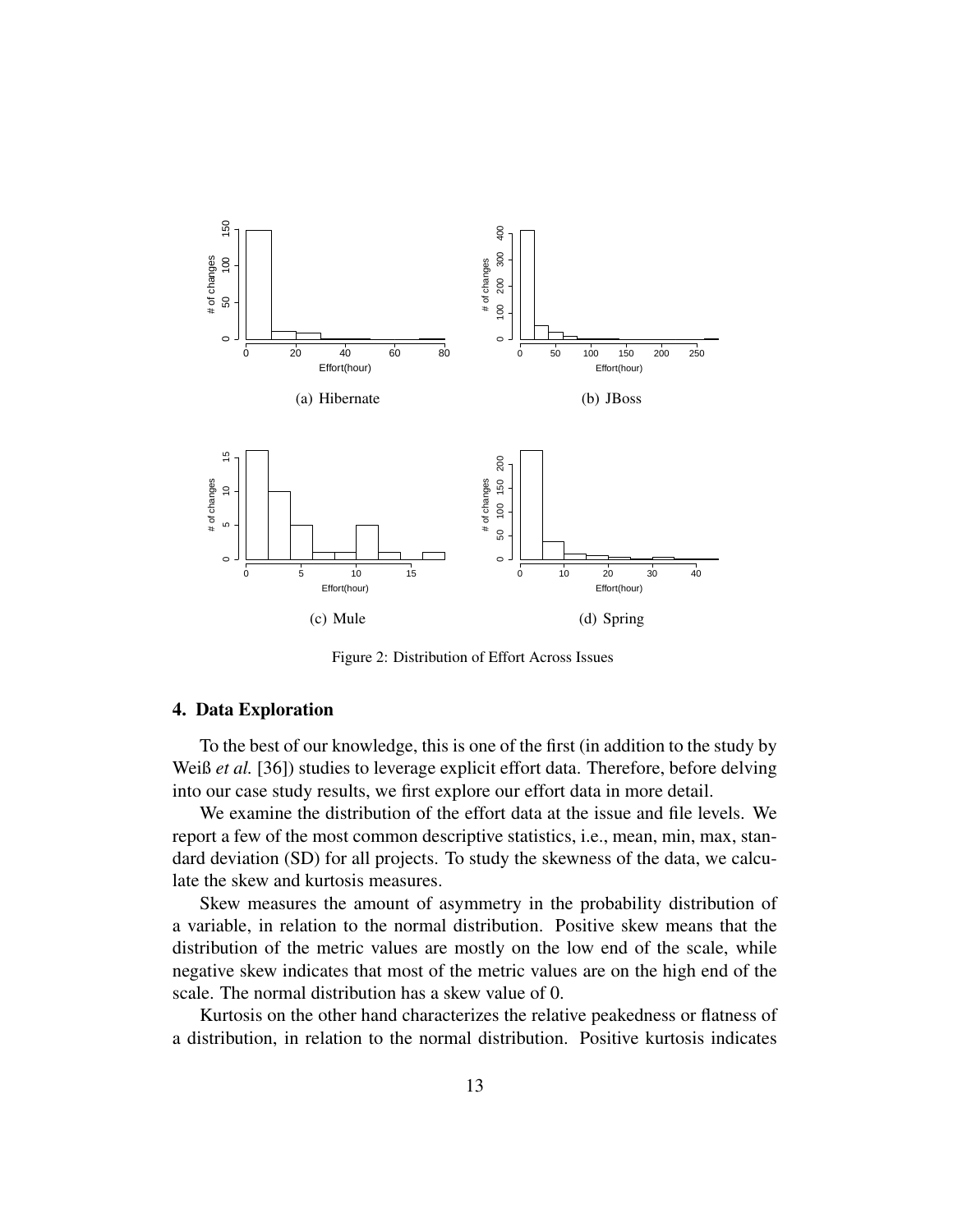

Figure 3: Distribution of Effort Across Files

that a curve is too tall and negative kurtosis indicates a curve that is too flat. A normal distribution has a kurtosis value of 0.

Issue Level Exploration. Table 3 shows the descriptive statistics for the extracted issues of the Hibernate, JBoss, Mule and Spring projects. From the table, we observe that the average effort required to address an issue is between 4-5 hours for the Hibernate, Mule and Spring projects. The JBoss project, however, has a much higher average effort per issue, approximately 12 hours. One possible explanation for the high mean effort value is the fact that JBoss had the most number of issues and files, therefore, it had more outliers. In fact, the high kurtosis value for JBoss indicates that.

Additionally, the Skew and Kurtosis values for the Hibernate, JBoss and Spring projects are well over 0 (meaning the distribution of the data is far from normally distributed). The effort data for Mule is less skewed.

To get a better idea of the skewness in the distributions, we plot the effort data at the issue level in Figure 2. Clearly, we see that the majority of the issue ef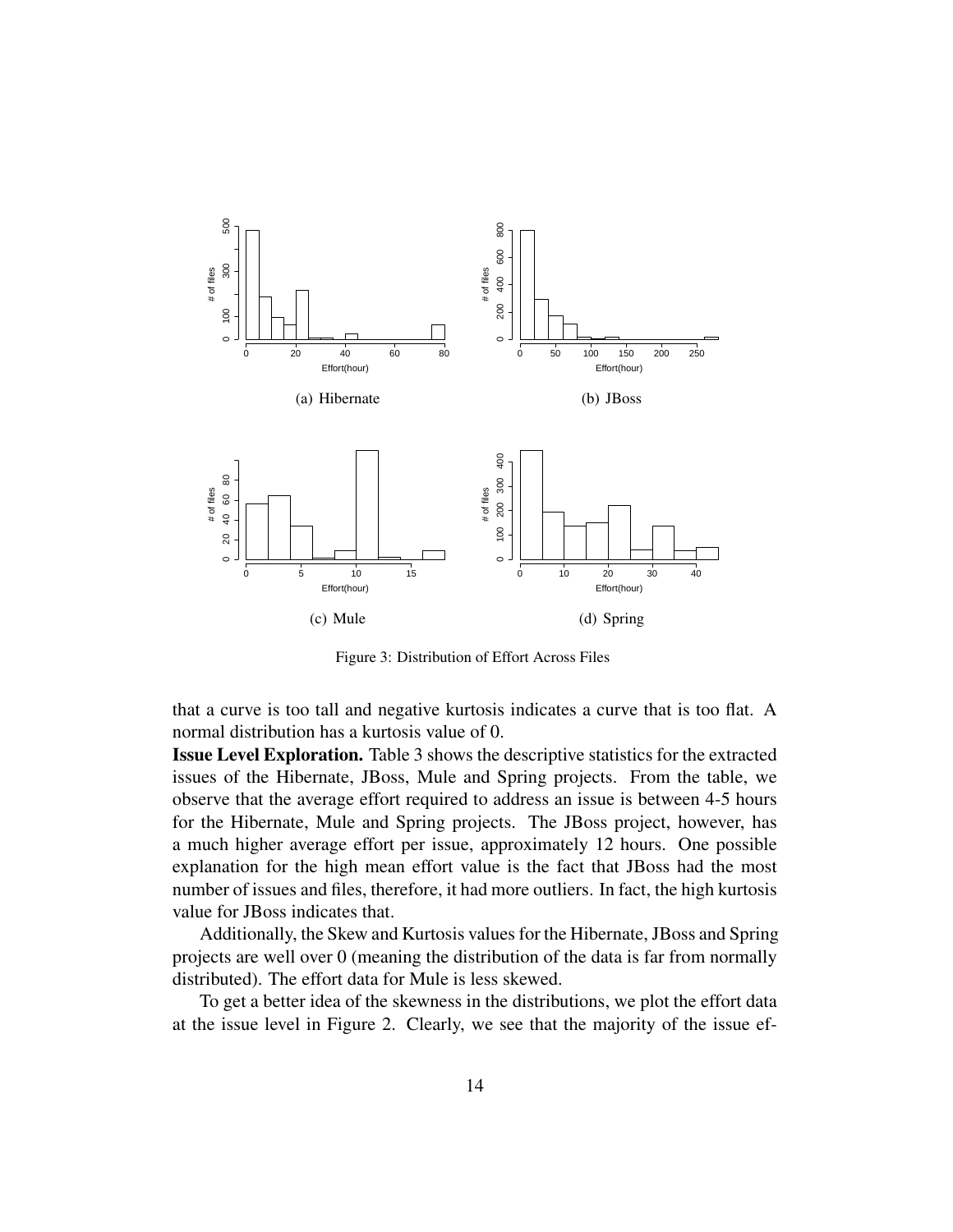fort values are on the lower end of the scale for the Hibernate, JBoss and Spring projects. Mule seems to have a small jump in the number of issues at approximately 12 hours. We examined the issues that had this value of effort and found that these issues had required large changes to many files (more than 10 files were modified to address these issues). Furthermore, we would like to note that since we did not have many issues for the Mule project, its data was very sensitive to anomalies.

File Level Exploration. We also explore the distribution of the data at the file level (Table 4). We see that the average effort per file is higher than that per issue. The main reason for this is the fact that when we map the effort from the issue level to the file level, we assign the file the maximum effort of all the issues that touched it.

The distribution at the file level seems to be skewed for the Hibernate and the JBoss projects as well. However, for Mule and Spring, the skew and kurtosis values are relatively small. This can be confirmed from Figure 3, which plots the distribution of effort at the file level for all four projects. Once again, we see a spike in the number of files that have an effort of approximately 12 hours in the Mule project. After manual inspection of the files with that effort value, we found that once again, these files were the ones changed by the large issues mentioned earlier.

#### 5. Case Study Results

This section discusses our three research questions. First, we examine the correlations between the various metrics and effort. Then, we determine which of LOC, code or process metrics best predicts effort. Finally, we study the implications of our findings on previous effort-aware bug prediction studies.

# *RQ1. Does LOC correlate better with effort than other code and process metrics?*

To examine the relationship between the various metrics and effort, we use correlation analysis. Figures 4, 5, 6 and 7 shows the Spearman correlation of all extracted metrics with effort for the Hibernate, JBoss, Mule and Spring projects, respectively.

In addition, Table 6 presents the correlations values and their statistical significance based on their p-values. The absolute improvement over LOC is shown in brackets, under the Improv. column. Due to the large number of metrics, we only show the correlation between the best performing metrics from each category (i.e., LOC, complexity, size and churn) and effort. For example, for the Hibernate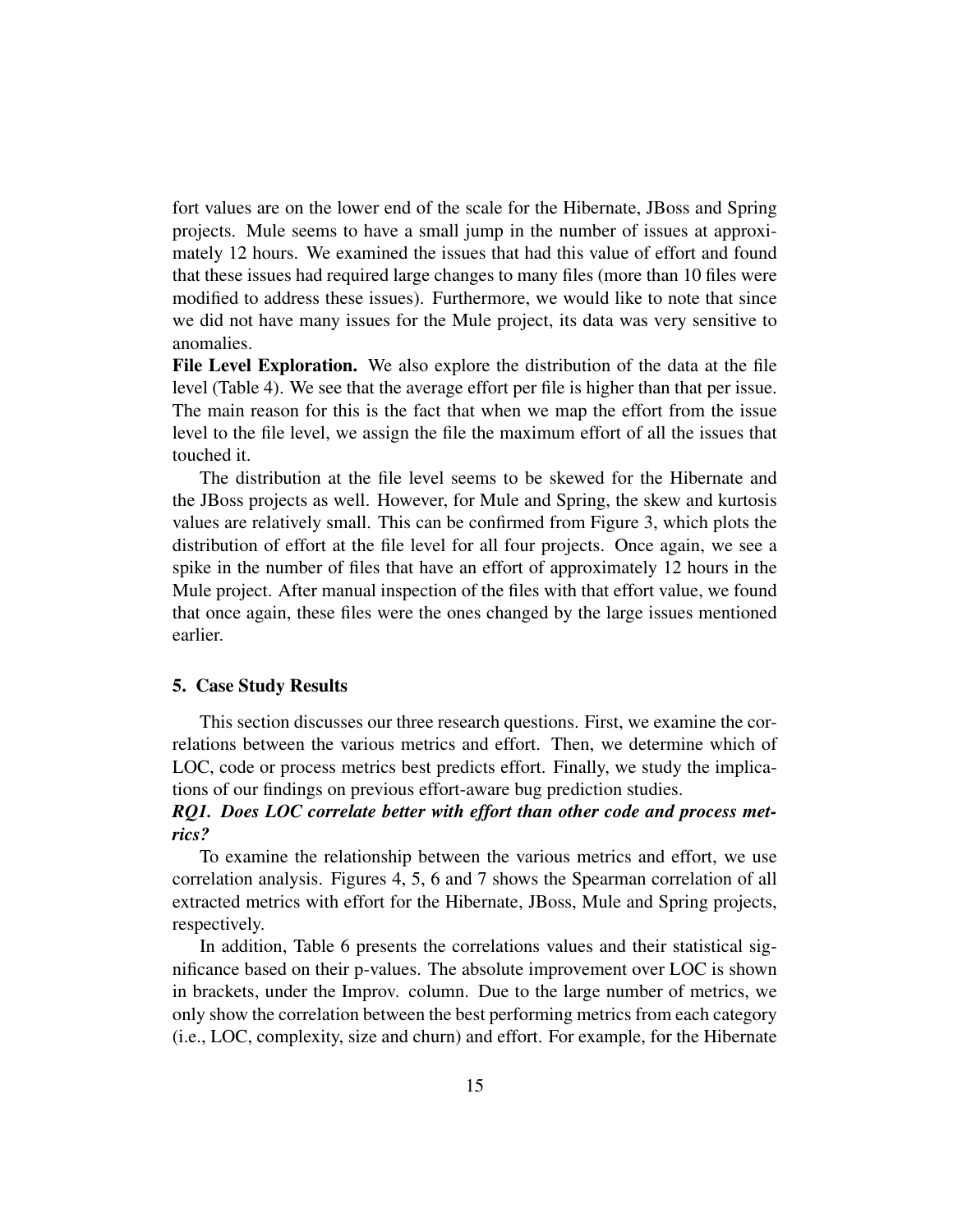

Figure 4: Correlation of Metrics using Maximum Effort in Hibernate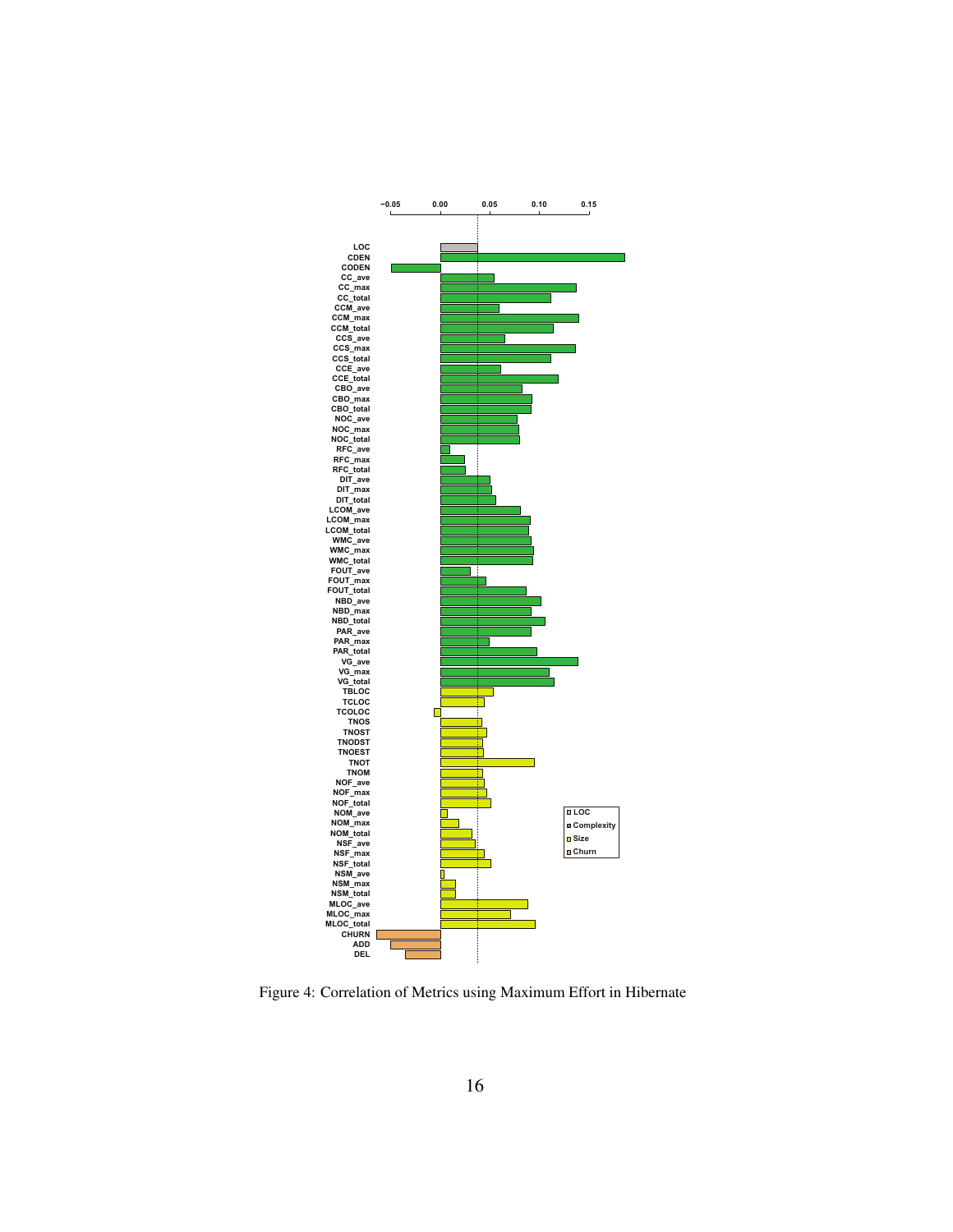

Figure 5: Correlation of Metrics using Maximum Effort in JBoss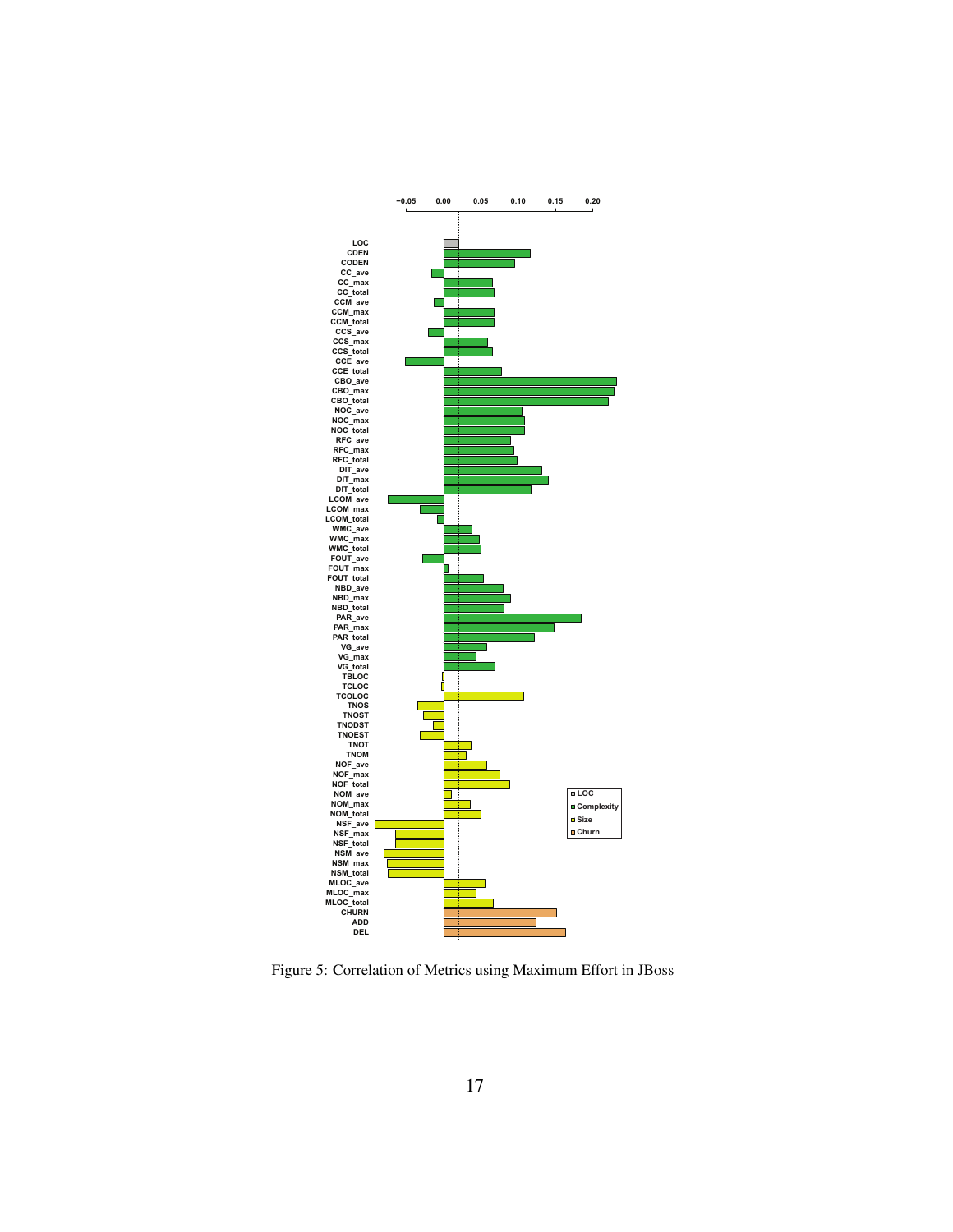

Figure 6: Correlation of Metrics using Maximum Effort in Mule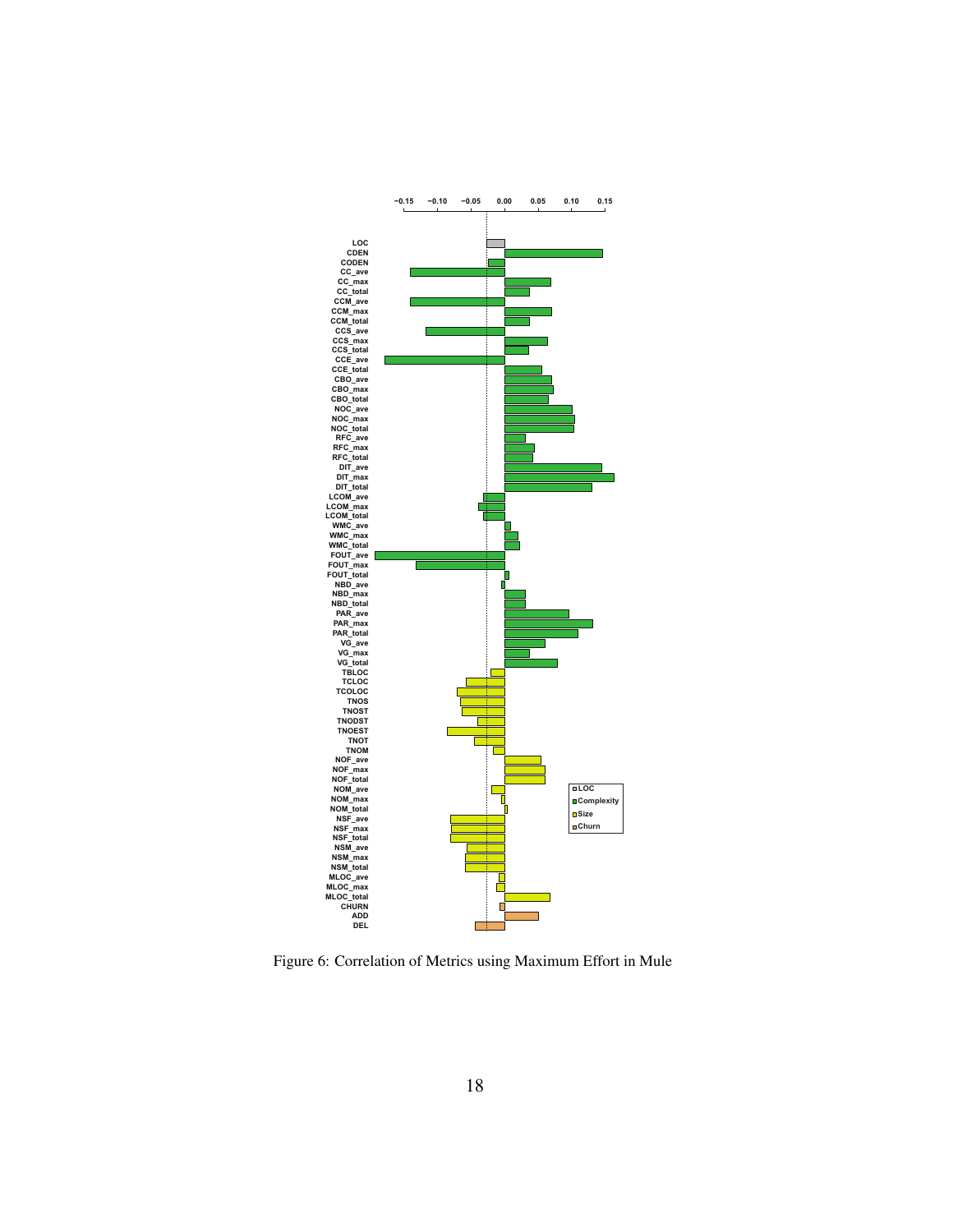

Figure 7: Correlation of Metrics using Maximum Effort in Spring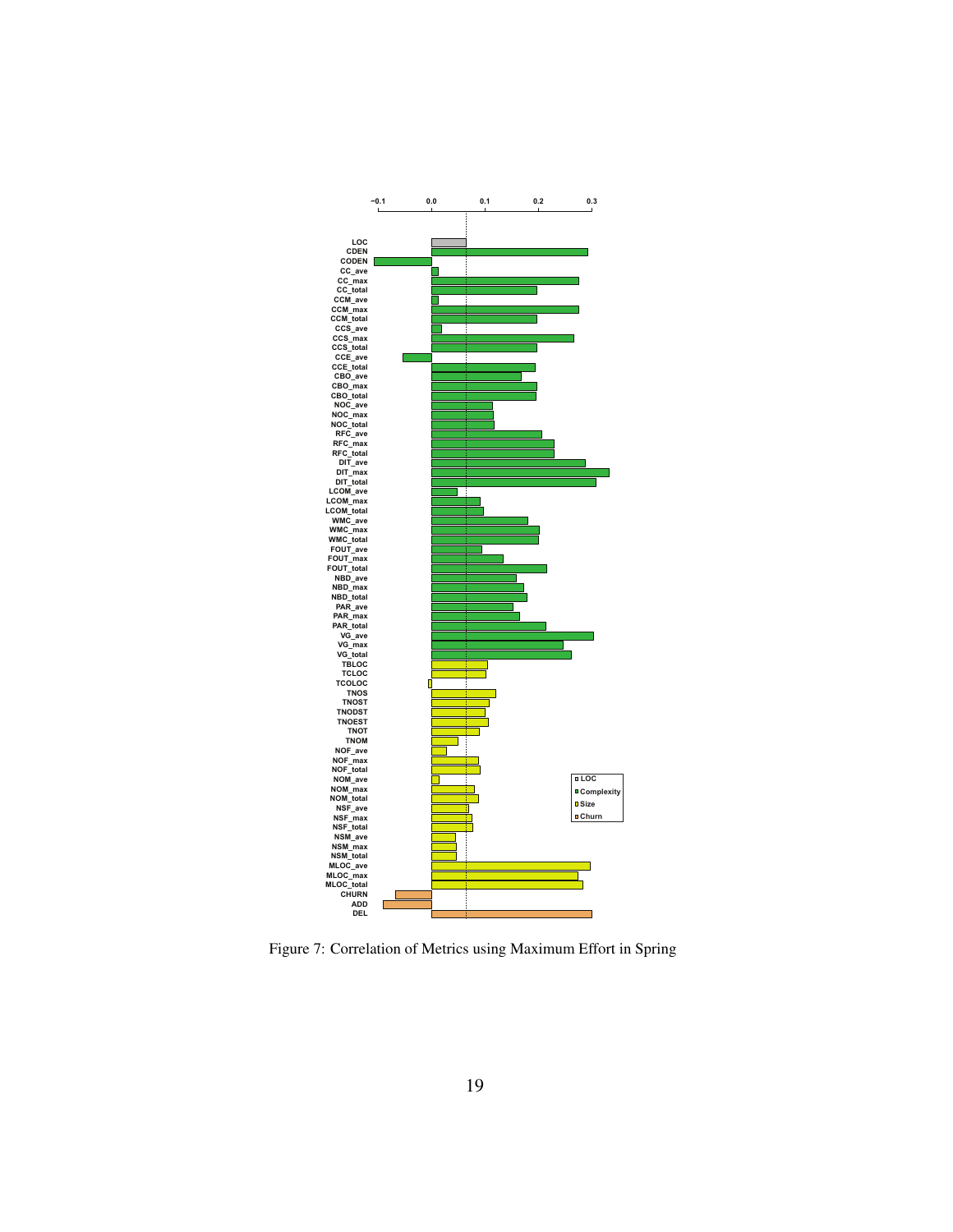project, the CBO max metric is the complexity metric with the highest correlation with effort. The category of metrics that has the highest correlation with effort for each project is shaded in grey. We observe the following:

# LOC has weak correlation with effort.

We observe from Table 6 that LOC does not have a high correlation with effort. The highest correlation is 0.13 in the JBoss project. The correlation for the other projects is even lower and for the Mule project this correlation is practically zero. Complexity metrics have a stronger correlation with effort than LOC.

Table 6 shows that complexity metrics have a stronger correlation with effort than LOC. In fact, complexity metrics have a stronger correlation than size and churn metrics as well. However, we would like to note that the correlation of all of the metrics with effort remains rather low.

# Different metrics best correlate with effort for different projects.

Examining the metrics that best correlate with effort in Table 6, we observe that for almost each project, a different metric (in each category) best correlates with effort. Even though we find that complexity metrics correlate best with effort, the specific metric depends on the project.

Although the measured correlations are not that strong, previous work [33, 29] showed that low correlations do not necessarily mean low prediction accuracy. Therefore, we now proceed to build prediction models for effort to investigate whether or not the code and process metrics (e.g., complexity) are a better *predictor* of effort than LOC.

*RQ2. Is LOC a better predictors of effort than other code and process metrics?* **Motivation.** Thus far, we were able to establish that LOC does not have a high correlation with effort and that complexity metrics correlate better with effort. Now, we would like to examine which of LOC or the other code and process metrics best predict effort.

In addition, we would like to know how well code and process metrics predict effort for different projects. For example, we would like to know if there exists one category of metrics that performs well at predicting effort in all projects or whether each project has its own set of metrics that predict effort well. If we can find one metric or category of metrics (e.g., complexity) that outperforms the other categories of metrics in all projects, then we can recommend this category of metrics for future effort-aware studies.

Approach. To determine the best category of metrics to predict effort, we build linear regression models that aim to predict the effort required to address a file. The independent variables of the models are the set of metrics in each category (e.g., churn) and the dependent variable is the effort required to address the file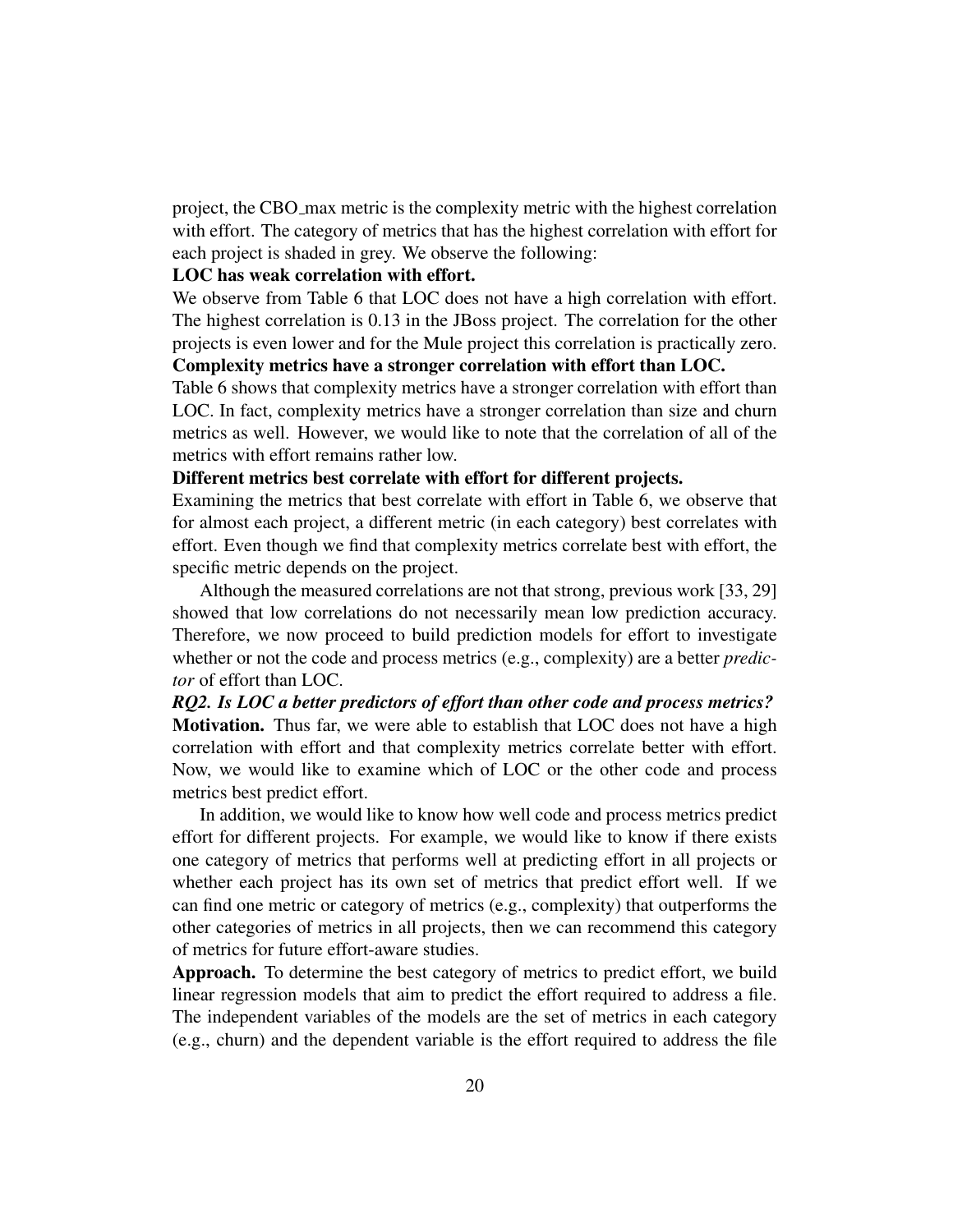(measured in seconds). We use a linear regression model (rather than a logistic regression model, for example) since effort is a continuous variable, given in seconds.

To perform our analysis, we divide the data set into: a training set and a test set. The training set contains 90% of the entire data set and is used to train the linear regression model. The test set contains the remaining 10% of the data and is used to test the accuracy of the model. We perform this random splitting 10 times (i.e., 10-fold cross validation) and report the averages of the 10 iterations.

Based on our analysis in Section 4 that showed that the independent variables and the dependent variable have high skew and kurtosis values, we logtransformed the variables to alleviate the effects of the high skew and kurtosis. Log-transformations are commonly employed in prediction work to deal with high skew and kurtosis [37, 33].

We employ a backward elimination stepwise regression technique to select only a relevant, non-redundant set of independent variables [27]. In backward selection stepwise regression, an initial model is built using all independent variables. Then, the deletion of independent variables is tested and independent variables are removed from the model if they do not make a statically significant contribution to the model. This process is repeated until the no further improvements are possible. Finally, the model will contain the best set of independent variables that achieve the highest variance explained.

Furthermore, to avoid problems due to multicollinearity [32], we computed the pairwise correlations of the independent variables and removed any independent variable that had an inter-correlation greater than 0.8. After performing the prediction, we evaluate the performance of the model using two complementary measures. First, we evaluate the *predictive power* of the model by calculating the Spearman correlation between the output of the model with the actual effort for each file. The *explanative power* of the model is evaluated by measuring the  $R^2$ value of the fitted model. These two measures are commonly used in previous work to evaluate the accuracy of prediction models [10].

Results. Table 8 shows the predictive and explanative power of each model. In addition, we report the statistical significance of the correlations for each model.

In all four projects, prediction models built using complexity metrics outperformed the LOC models in terms of predictive and explanative power (shown in grey in the table). We would like to point out here that although the prediction models using complexity metrics were the best performing, their overall predictive and explanative power are still low. We discuss this issue in more detail in Section 6.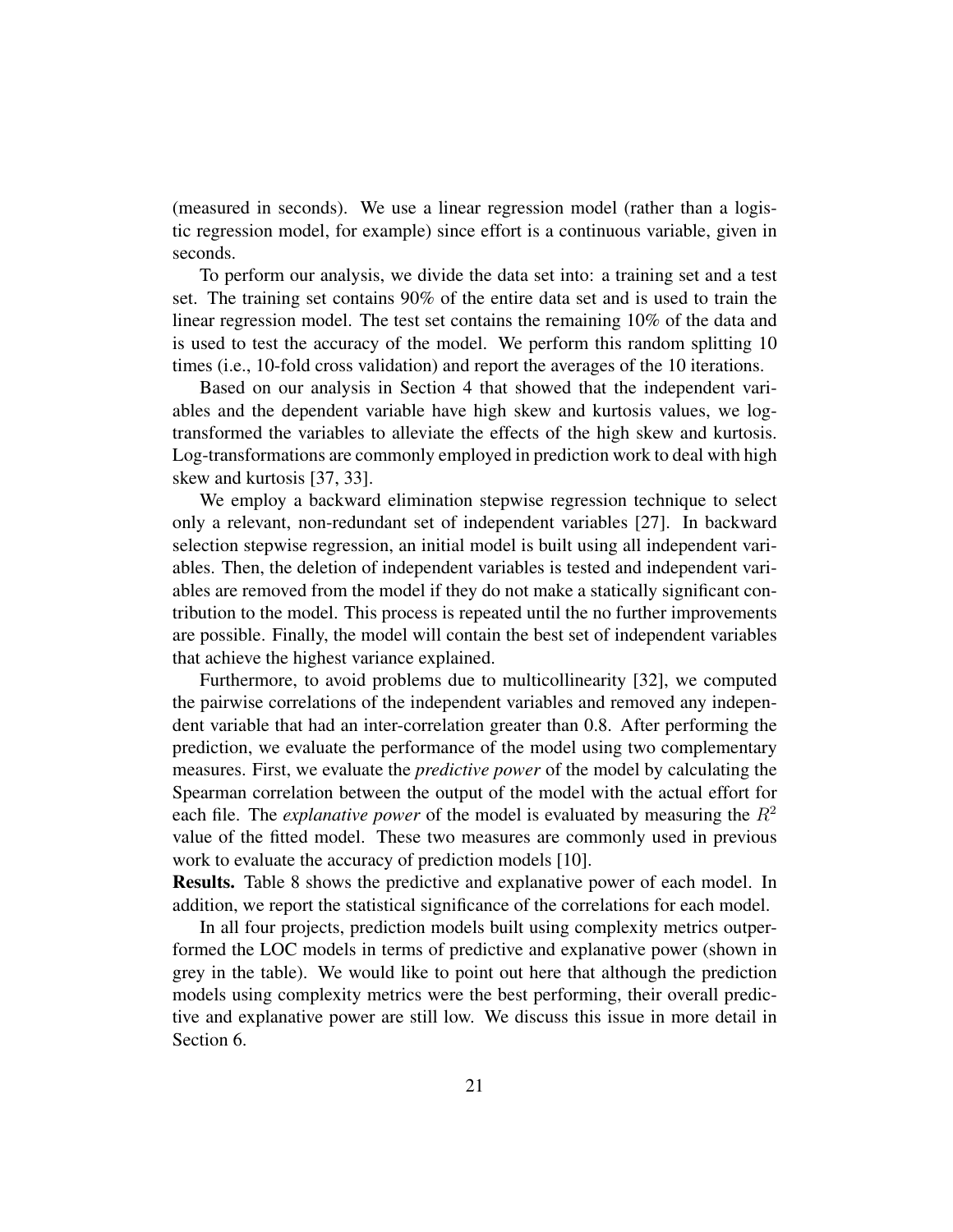|                  |                                                                     | Table 7: (Pearson) Effort Prediction Results        |                                          |
|------------------|---------------------------------------------------------------------|-----------------------------------------------------|------------------------------------------|
| <b>Project</b>   | Category                                                            | <b>Average</b><br><b>Predictive</b><br><b>Power</b> | <b>Average</b><br>Explana-<br>tive Power |
|                  |                                                                     | (Correla-<br>tions)                                 | $(R^2)$                                  |
| <b>Hibernate</b> | LOC                                                                 | ***<br>0.11                                         | 0.00                                     |
|                  | Complexity                                                          | $0.22$ ***                                          | 0.08                                     |
|                  | <b>Size</b>                                                         | 0.02                                                | 0.00                                     |
|                  | Churn                                                               | $-0.11$ ***                                         | 0.00                                     |
|                  | All                                                                 | $0.26***$                                           | 0.10                                     |
| <b>JBoss</b>     | LOC                                                                 | $0.05*$                                             | 0.00                                     |
|                  | Complexity                                                          | $0.30$ ***                                          | 0.13                                     |
|                  | <b>Size</b>                                                         | $0.13***$                                           | 0.05                                     |
|                  | Churn                                                               | $0.17***$                                           | 0.03                                     |
|                  | All                                                                 | $0.35***$                                           | 0.17                                     |
| <b>Mule</b>      | LOC                                                                 | $-0.20$ ***                                         | 0.00                                     |
|                  | Complexity                                                          | $0.30$ ***                                          | 0.11                                     |
|                  | <b>Size</b>                                                         | 0.05                                                | 0.01                                     |
|                  | Churn                                                               | $-0.25$ ***                                         | 0.00                                     |
|                  | All                                                                 | $0.29$ <sup>***</sup>                               | 0.12                                     |
| <b>Spring</b>    | LOC                                                                 | $0.06**$                                            | 0.00                                     |
|                  | Complexity                                                          | $0.28$ ***                                          | 0.10                                     |
|                  | Size                                                                | $0.24$ ***                                          | 0.09                                     |
|                  | Churn                                                               | $0.22$ ***                                          | 0.07                                     |
|                  | All                                                                 | $\overline{0.39***}$                                | 0.19                                     |
|                  | $(\overline{(***) p} < 0.01, (\overline{**}) p < 0.05, (*) p < 0.1$ |                                                     |                                          |

We also built a model that contained metrics from all categories, labeled "All" in Table 8. To assure that only the significant metrics are used, we performed the same stepwise regression technique mentioned above to prune the "All" model as well. The "All" model seems to provide the best performance, providing a significant improvement over the LOC model and a slight improvement over the complexity model in all four projects. This finding shows that although complexity metrics outperform LOC, using all metrics is the best option when predicting effort.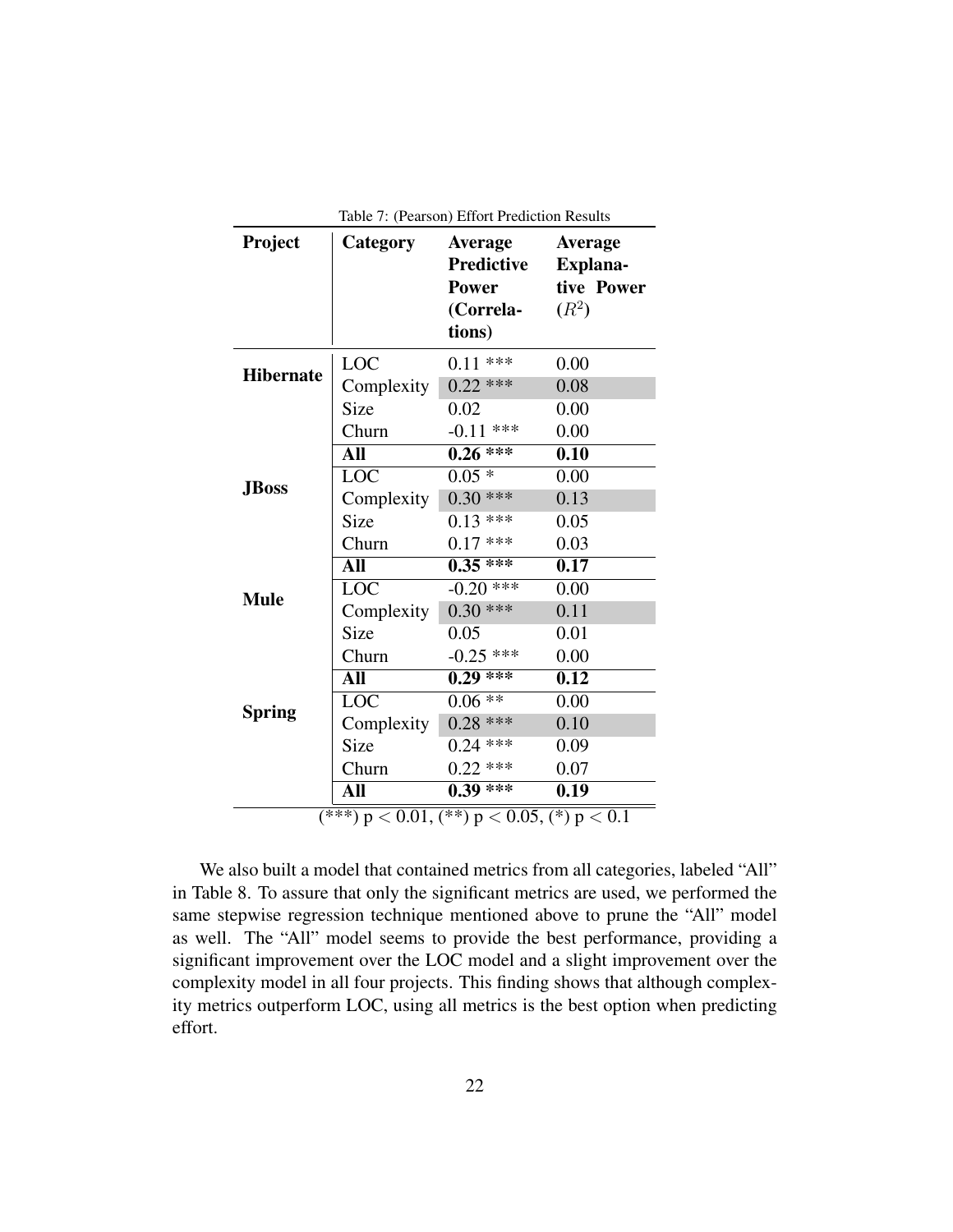| Project          | Category                | <b>Average</b>       | <b>Average</b>    |
|------------------|-------------------------|----------------------|-------------------|
|                  |                         | <b>Predictive</b>    | Explana-          |
|                  |                         | <b>Power</b>         | tive Power        |
|                  |                         | (Correla-            | $(R^2)$           |
|                  |                         | tions)               |                   |
| <b>Hibernate</b> | LOC                     | 0.10                 | 0.00              |
|                  | Complexity              | $0.20**$             | 0.08              |
|                  | Size                    | 0.05                 | 0.00              |
|                  | Churn                   | $-0.05$              | 0.00              |
|                  | All                     | $0.27$ ***           | 0.10              |
|                  | $\overline{LOC}$        | 0.02                 | 0.00              |
| <b>JBoss</b>     | Complexity              | 0.31<br>***          | 0.13              |
|                  | Size                    | $0.15*$              | 0.05              |
|                  | Churn                   | $0.19**$             | 0.03              |
|                  | $\overline{\bf All}$    | $0.36***$            | $\overline{0.17}$ |
| <b>Mule</b>      | LOC                     | $-0.20$              | 0.00              |
|                  | Complexity              | 0.30                 | 0.11              |
|                  | Size                    | 0.04                 | 0.01              |
|                  | Churn                   | $-0.20$              | 0.00              |
|                  | All                     | 0.28                 | 0.12              |
|                  | $\overline{\text{LOC}}$ | 0.05                 | 0.00              |
| <b>Spring</b>    | Complexity              | $0.29$ ***           | 0.10              |
|                  | Size                    | $0.26$ ***           | 0.09              |
|                  | Churn                   | $0.25$ ***           | 0.07              |
|                  | <b>All</b>              | $\overline{0.41***}$ | $\overline{0.19}$ |

*Complexity metrics are better predictors of effort than LOC, churn and size metrics. However, combining LOC, complexity, churn and size metrics provides the best prediction of effort.*

✟

✠

☛

 $\overline{\phantom{0}}$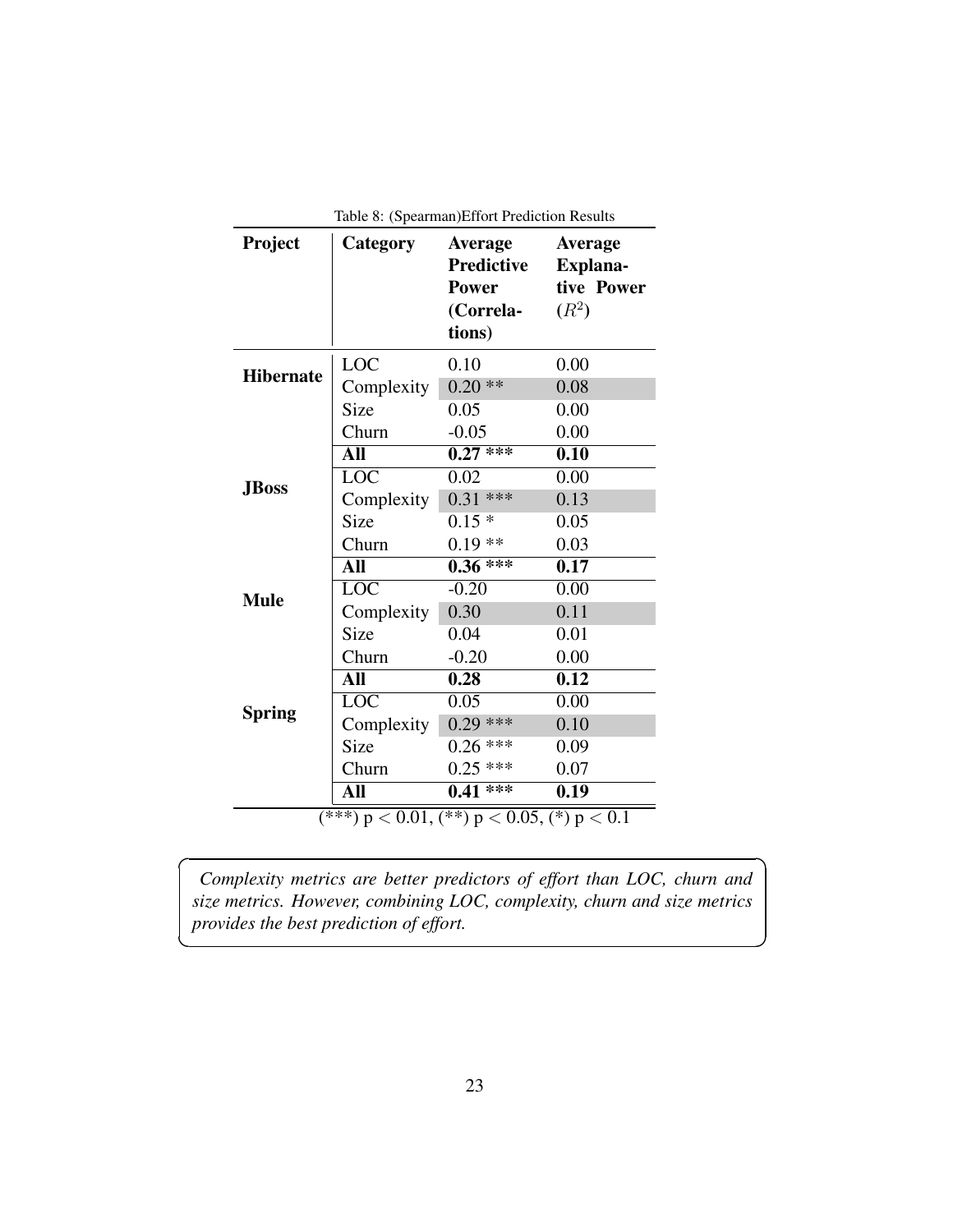|          |         | JЫ      |      |      | E          |         |         | <b>Matform</b> |              |
|----------|---------|---------|------|------|------------|---------|---------|----------------|--------------|
|          | ğ       | omplex  |      | Š    | complexity |         | S<br>S  | omplexity      |              |
|          |         | .<br>33 | 0.93 |      | 0.20       | 0.94    |         | $-0.24$        |              |
| omplexit | $-0.33$ |         | 0.30 | 0.20 |            | $-0.15$ | $-0.24$ |                | 0.30<br>0.20 |
|          | 0.93    | $-0.30$ |      | 94   | $-0.1$     |         | 0.94    | $-0.20$        |              |

Table 9: Correlations of Top 20% Most Risky Files Lists when LOC, Complexity and All Metrics are Used as a Measure for Effort Table 9: Correlations of Top 20% Most Risky Files Lists when LOC, Complexity and All Metrics are Used as a Measure for Effort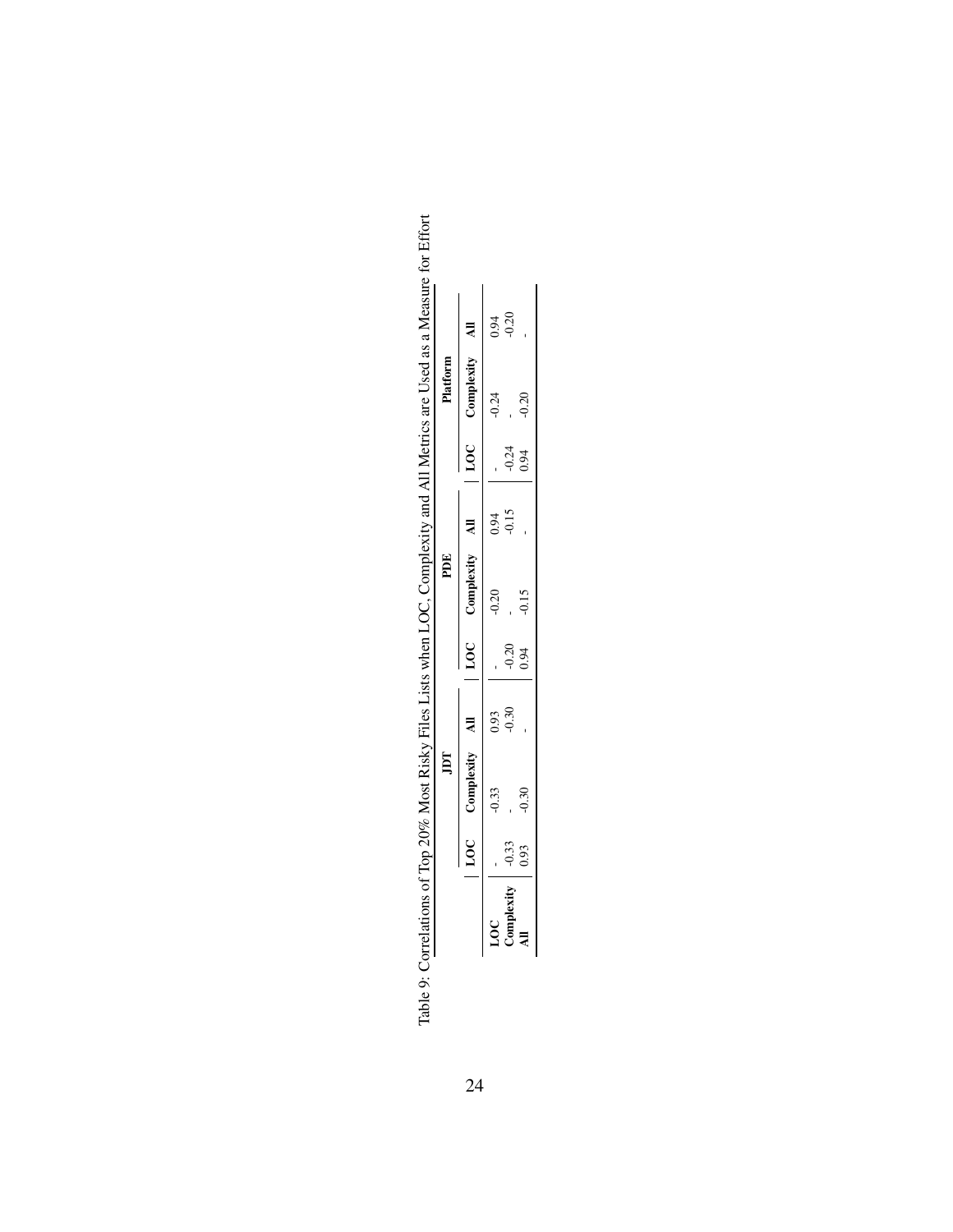#### *RQ3. How do our findings impact prior effort-aware bug prediction findings?*

**Motivation.** In the previous research question, we found that using complexity metrics is a better predictor of effort than using LOC alone, however, using all metrics is the best predictor of effort. Now we would like to investigate the impact of the aforementioned findings on the prior work on effort-aware models. Generally speaking, effort-aware models serve two purposes. First, they assist in ranking which files to address first. Second, they provide practitioners with an estimate of the effort (e.g., hours) required to address the selected files.

Therefore, we use the data set from the study done by Kamei *et al.* [19] to see whether using LOC significantly impacts the findings of their study based on the two above mentioned criteria, *file-ranking* and *effort-estimation*.

Approach. In their work, Kamei *et al.* [19] built bug prediction models to predict the number of bugs in a file. Then, the files are prioritized based on their risk values, which is measured as  $Risk_{LOC} = \frac{\#Bays}{LOC}$ . The main idea behind this is that files with the most bugs and least effort (measured in LOC) would be prioritized higher.

*File-ranking.* To examine the impact on the study by Kamei *et al.* [19] in terms of file rankings, we generated three lists of files that are ranked based on their risk. One list used LOC as a measure of effort in the risk equation, another list used complexity metrics and the third list used all of the metrics. Then, we use the Spearman rank correlation to measure the similarity between the three lists.

*Effort-estimation.* Since we showed that using complexity or all metrics is a better measure of effort, we would like to know if using LOC over- or under estimated the amount of effort, compared to when complexity or all metrics are used. The way we measure this is we generate a list of files using the  $Risk_{LOC}$  equation. Then, we measure the amount of effort required to address this list of files when LOC is used, when complexity metrics are used and then all metrics are used as a measure for effort. Finally, we compare the difference in effort for the generated lists of files.

To perform the comparison, we need to first estimate effort (in seconds) from LOC, complexity and all metrics. Because we do not have explicit effort data for Kamei's data set, we estimate effort data using the best performing prediction models from our effort prediction analysis, as shown in Table 8. For LOC, we use the model from the Hibernate project. For complexity, we use the model from the JBoss project and for all metrics we use the model from the Spring project.

Performing the aforementioned steps allows us to compare LOC, complexity and all metrics, in terms of effort, on a level playing field.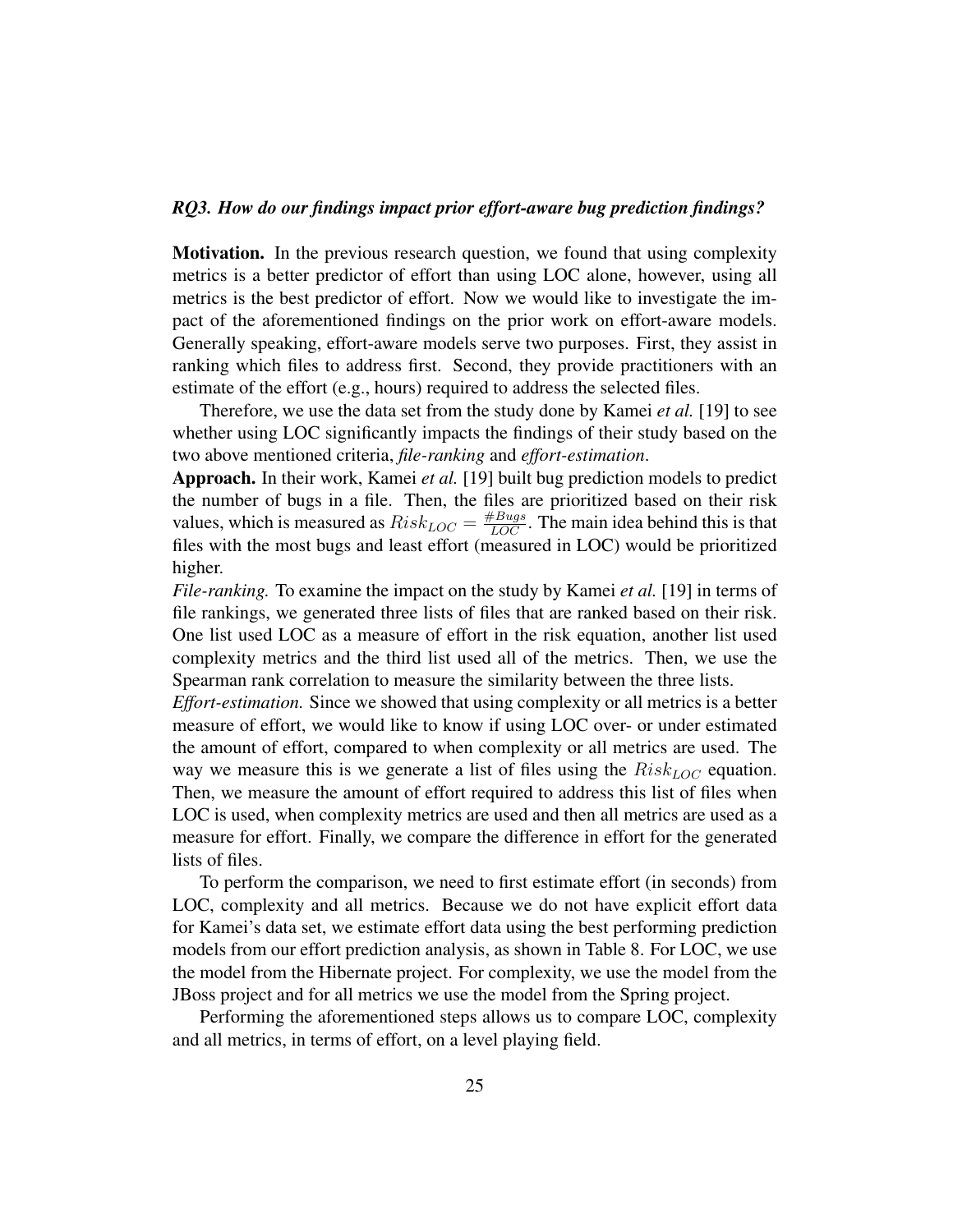# Results.

*File-ranking.* Table 9 shows the correlation coefficients between the ranked lists generated using LOC, complexity and all metrics for the JDT, PDE and Platform projects. Using complexity as a measure of effort significantly affects the results of Kamei's study since the lists generated using complexity have a negative weak correlation with the file list using LOC (which was used as a measure of effort by Kamei *et al.*) for all three projects. On the other hand, the lists generated using LOC have a positive, strong correlation with the file list generated using all metrics, which proved to be the best predictor of effort (as shown in Table 8).

The strong correlation between LOC and all is encouraging since it shows that although LOC was not a good predictor of effort, its use in effort-aware bug prediction models is valid. For the purpose of file ranking, using LOC as a measure of effort performs similar to our best effort predictor, the all metrics model.

*Effort-estimation.* Figure 8 shows the estimated effort required versus the percentage of bugs. The three lines show the effort estimate when LOC, complexity and all metrics are used as a measure for effort. We observe that LOC slightly under-estimates effort compared to complexity metrics, and both LOC and complexity significantly under-estimate effort compared to all metrics (which was the best predictor of effort). For example, to address 20% of the bugs, using LOC would indicate that approximately 10% of the total effort is needed, complexity indicates that approximately 12% of the total effort is need, whereas all metrics indicates that approximately 35% of the total effort is needed. Therefore, using LOC under-estimates effort by approximately 66% compared to our best predictor of effort.

Due to space limitation, we only show the results for the JDT project, however, a similar trend was observed for the PDE and Platform projects.

Our finding shows that although LOC may not impact the file ranking aspect of effort-aware bug prediction model, it does lead to a different result in terms of effort-estimation. In other words, our findings show that if someone is interested in the effort-aware ranking of files, using effort-aware prediction models, then using LOC is fine. However, if someone is interested in approximating the amount of effort that needs to be spent on these files (e.g., to address these bugs), then LOC is not a good measure since it seems to underestimate this effort.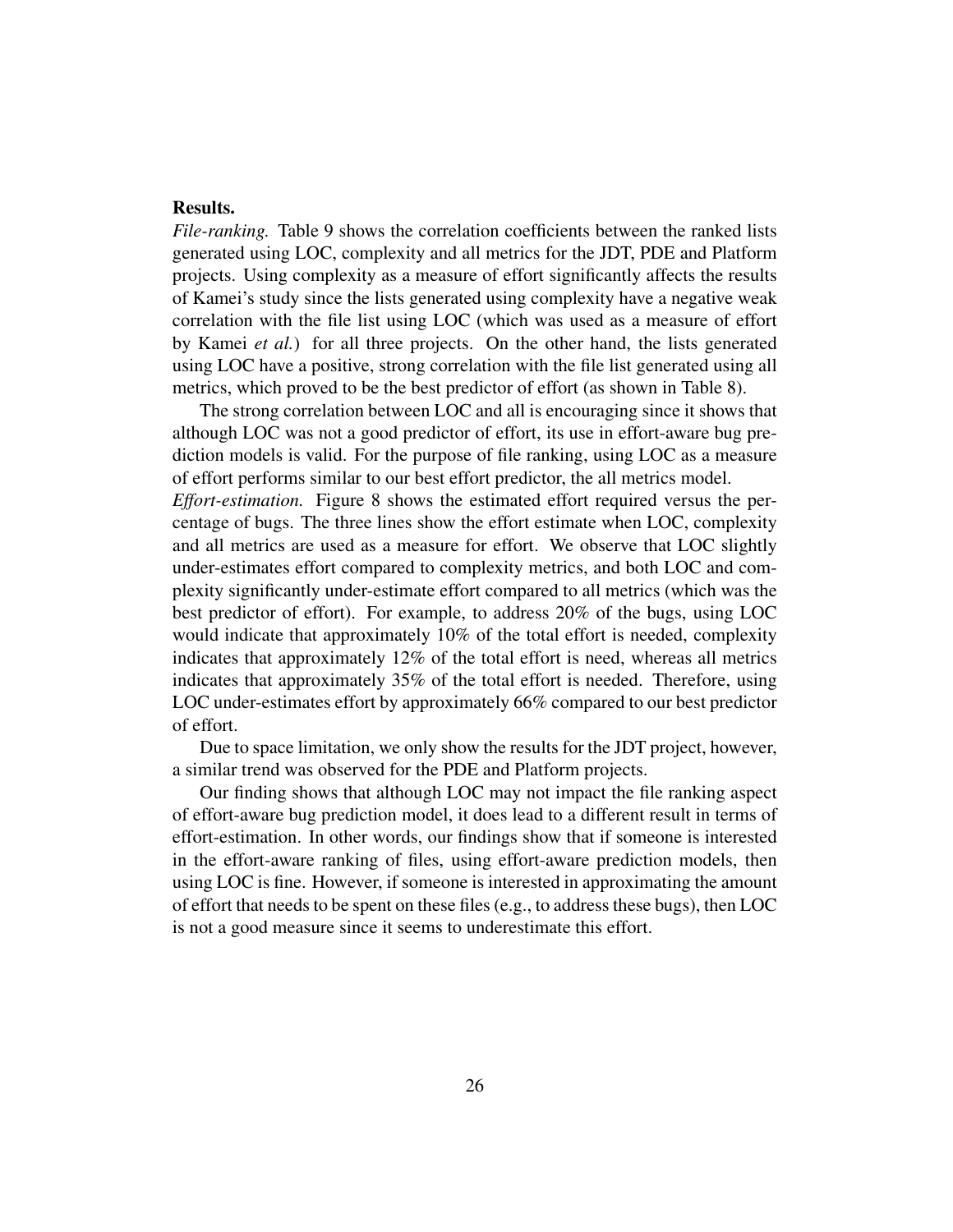

Figure 8: JDT

✟

✠

*For the purpose of ranking the most risky files, using LOC as a measure of effort performs similar to our best effort predictor. However, for the purpose of effort-estimation, using LOC under-estimates the amount of effort required compared to our best effort predictor.*

# 6. Discussion

☛

 $\searrow$ 

Studying what is a good measure of effort is a very important issue, since recent research shows that effort needs to be taken into account for bug prediction to become more practical [22]. However, there is a lack of empirical evidence of how to best measure effort. This is mainly due to the lack of availability of explicit effort data.

This study is a step in the right direction, however, it is certainly far from perfect. For this reason, we plan to (and encourage other researchers to) expand on this work in the future. To facilitate future studies, we are making our data publicly available to the research community through the PROMISE repository. In particular, we see three directions for immediate improvement: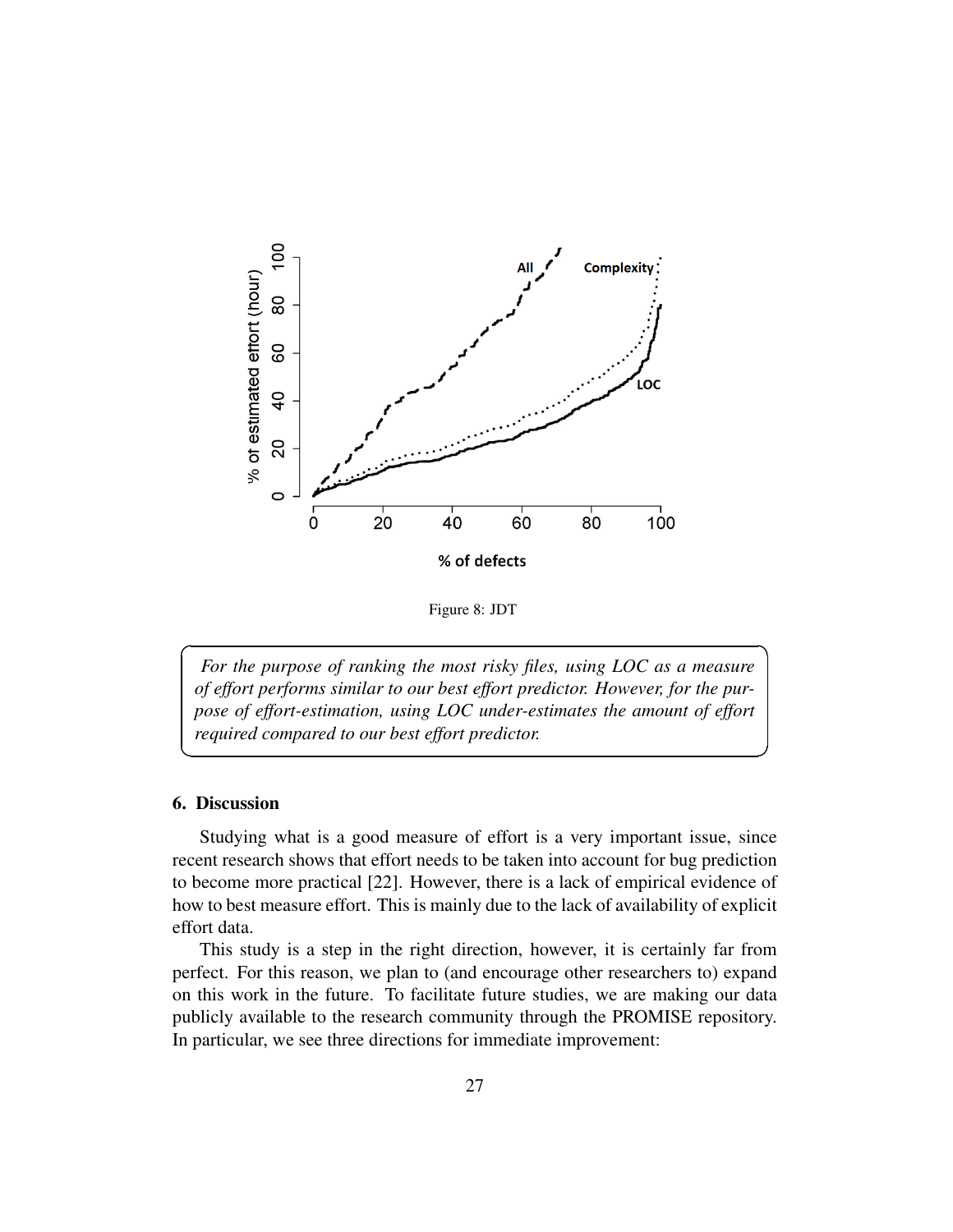Collecting Better Quality Effort Data. The four projects used in our study are some of the first to record effort data. However, as we can see from Table 1, most projects have a very small percentage of issues with non-empty effort data. Having such little data is a major obstacle that our community needs to overcome in order to conduct large-scale research. We hope that this study will inspire future developers to carefully input effort data that can be used for future studies.

We plan to revisit our study when more, better quality data is made available. At the same time, we are attempting to obtain such data from commercial projects, who may keep better track of explicit effort data.

Improving Prediction Accuracy. Although our experiments showed that using complexity and all metrics had a higher correlation and could better predict effort than LOC, we believe there is still room for improvement. We believe the prediction accuracy could be improved by obtaining more and better quality data and by exploring more categories of metrics. For example, it may be helpful to include code ownership metrics [6] in addition to the code complexity metrics, since it may take less effort to change complex code by a person who owns the code versus a person who is new to the same piece of complex code.

In addition, we plan to explore the use of different prediction techniques such as regression trees or random forest.

#### 7. Threats to Validity

Threats to Construct Validity consider the relationship between theory and observation, in case the measured variables do not measure the actual variable.

The collected effort data is input by the developer who made the change. In certain cases, the input data may not reflect the actual effort (e.g., this data maybe misrepresented or inflated due to specific motivations) required to change the file. Also, only about 10% of the reports had an non-empty effort field. This scarcity of the data may impact some of our findings or the quality of our models. That said, as mentioned earlier our data set contains approximately double the amount issues compared to prior state-of-the-art work (i.e., Weiß *et al.* [36]).

Furthermore, we map effort from the issue level to the file level by setting each file's effort as the maximum effort (from all the issues that touched the file) out of the all issues that touch it. In some cases (e.g., when the fix is very easy), using the maximum value might not be representative. However, we chose to be conservative and used the maximum effort value in order to consider the worst case scenario.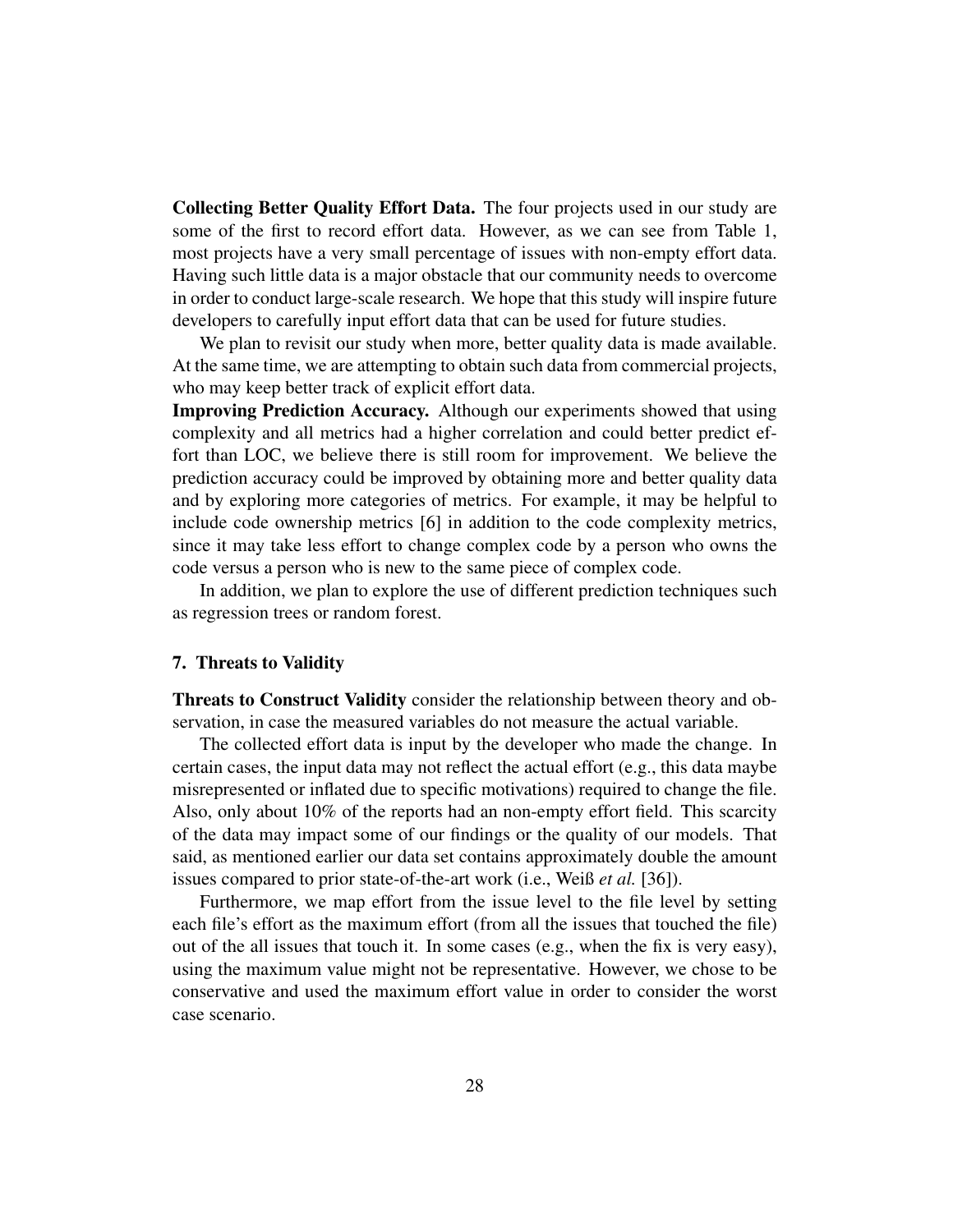When studying the impact of our findings on prior work, we use the coefficients from the best model of the projects we have effort data for (i.e., Hibernate, JBoss, Mule and Spring) to map LOC and complexity to effort measured in seconds for the JDT, PDE and Platform projects. Ideally, we should use the coefficient from the project itself to do this mapping. However, we do not have effort data for the JDT, PDE and Platform projects.

As shown in Table 1, a very small number of issues contain effort data. Having such a small percentage to conduct our studies may affect our findings, however, we would like to note that this type of data is very rarely available. Also, our study uses approximately double the amount of issues compared to the state of the art to using such data. Therefore, we see this study as a starting point and plan to continue to mine such data as it becomes more widely available.

Threats to External Validity considers the generalization of our findings. All of the four projects used are open source projects written in Java, therefore, our results may not generalize to other open source or commercial projects written in other programming languages.

When revisiting the prior effort-aware bug prediction results, we found that using LOC as a measure for effort under-estimates effort, compared to when complexity is used. Although we observed the same phenomena in all three projects, the same trend might not generalize to other project.

When evaluating the relationship of the different metrics with effort, we used Spearman's rank correlation and the  $R<sup>2</sup>$  measures. Traditionally, effort estimation work uses measures such as the Mean Magnitude of Relative Error (MMRE) since its primary goal is to measure how accurate an effort estimation is [38]. In our case however, our primary goal was to measure the relationship of the metrics with effort, hence using correlations and the  $R<sup>2</sup>$  measures are a better fit for our analysis.

#### 8. Conclusions

Recent work stressed the importance of considering effort in bug prediction models. Most of these studies used LOC as the de facto measure of effort. In this paper, we set out to empirically examine which of LOC, or other code and process metrics are the best measures of effort. Through a study on four open source projects, we found that complexity measures have the highest correlation with effort. Furthermore, we also found that using a combination of LOC, code and complexity metrics provides a better prediction of effort than using LOC alone.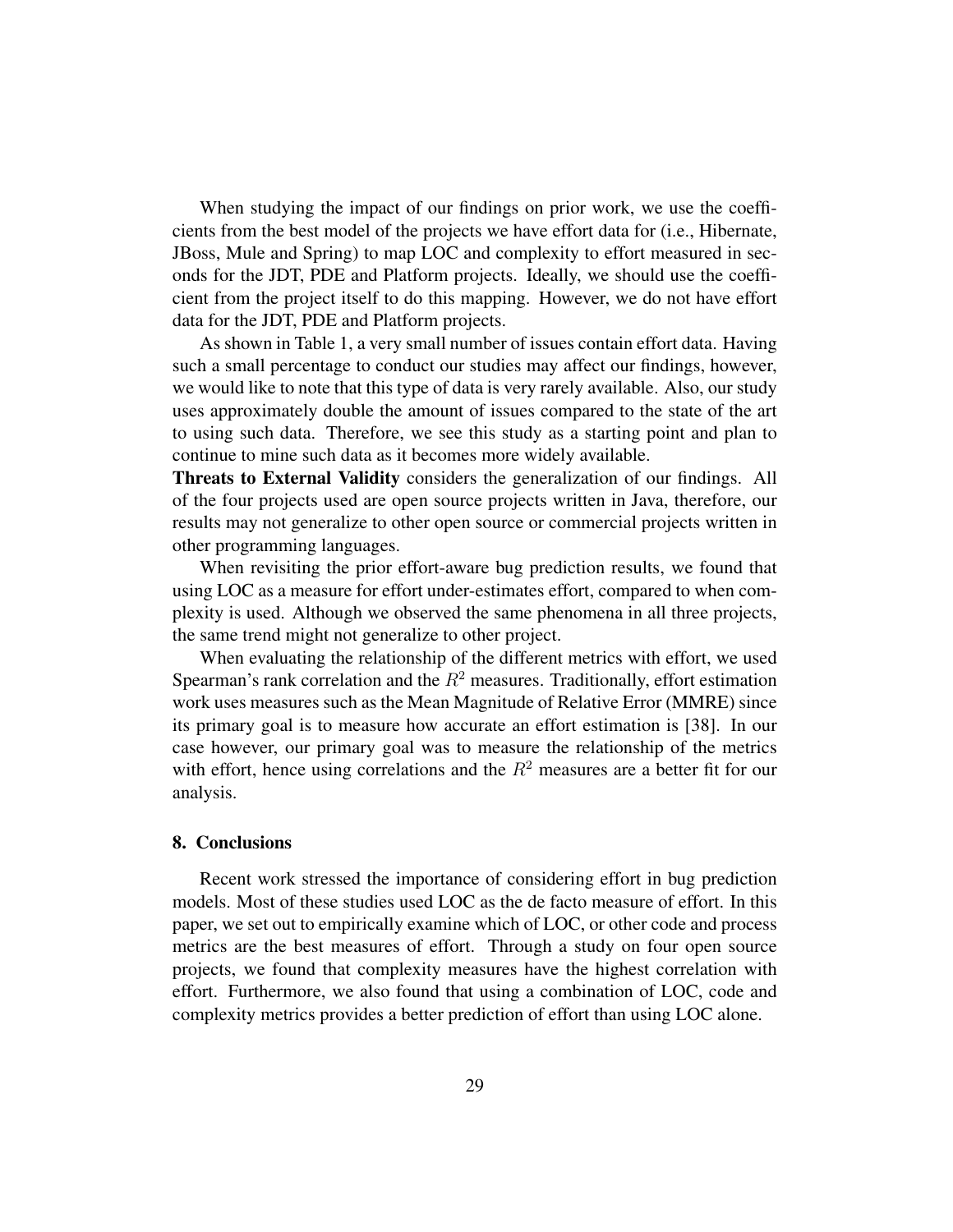Replication of the work by Kamei *et al.* [19] shows that using LOC in effortaware bug prediction models provides results that are similar to using all metrics when prioritizing the most risky files. However, for the purpose of effortestimation, using LOC under-estimates the amount of effort required compared to our best effort predictor.

## References

- [1] S. N. Ahsan, J. Ferzund, and F. Wotawa. Program file bug fix effort estimation using machine learning methods for oss. In *Proc. Int'l Conf. on Software Engineering & Knowledge Engineering (SEKE'09)*, pages 129–134, 2009.
- [2] E. Arisholm and L. C. Briand. Predicting fault-prone components in a java legacy system. In *Proc. Int'l Symposium on Empirical Software Engineering (ISESE'06)*, pages 8–17, 2006.
- [3] E. Arisholm, L. C. Briand, and E. B. Johannessen. A systematic and comprehensive investigation of methods to build and evaluate fault prediction models. *Journal of Systems and Software*, 83(1):2–17, 2010.
- [4] M. Auer, A. Trendowicz, B. Graser, E. Haunschmid, and S. Biffl. Optimal project feature weights in analogy-based cost estimation: Improvement and limitations. *IEEE Trans. Softw. Eng.*, 32(2):83–92, 2006.
- [5] V. R. Basili, L. C. Briand, and W. L. Melo. A validation of object-oriented design metrics as quality indicators. *IEEE Trans. Softw. Eng.*, 22(10):751–761, 1996.
- [6] C. Bird, N. Nagappan, H. Gall, P. Devanbu, and B. Murphy. An analysis of the effect of code ownership on software quality across windows, eclipse, and firefox. Technical Report MSR-TR-2010-140, Microsoft Research, 2010.
- [7] B. W. Boehm. *Software Engineering Economics*. Prentice Hall PTR, Upper Saddle River, NJ, USA, 1st edition, 1981.
- [8] L. C. Briand, J. W. Daly, and J. K. Wüst. A unified framework for coupling measurement in object-oriented systems. *IEEE Trans. Softw. Eng.*, 25(1):91– 121, 1999.
- [9] S. R. Chidamber and C. F. Kemerer. A metrics suite for object oriented design. *IEEE Trans. Softw. Eng.*, 20(6):476–493, 1994.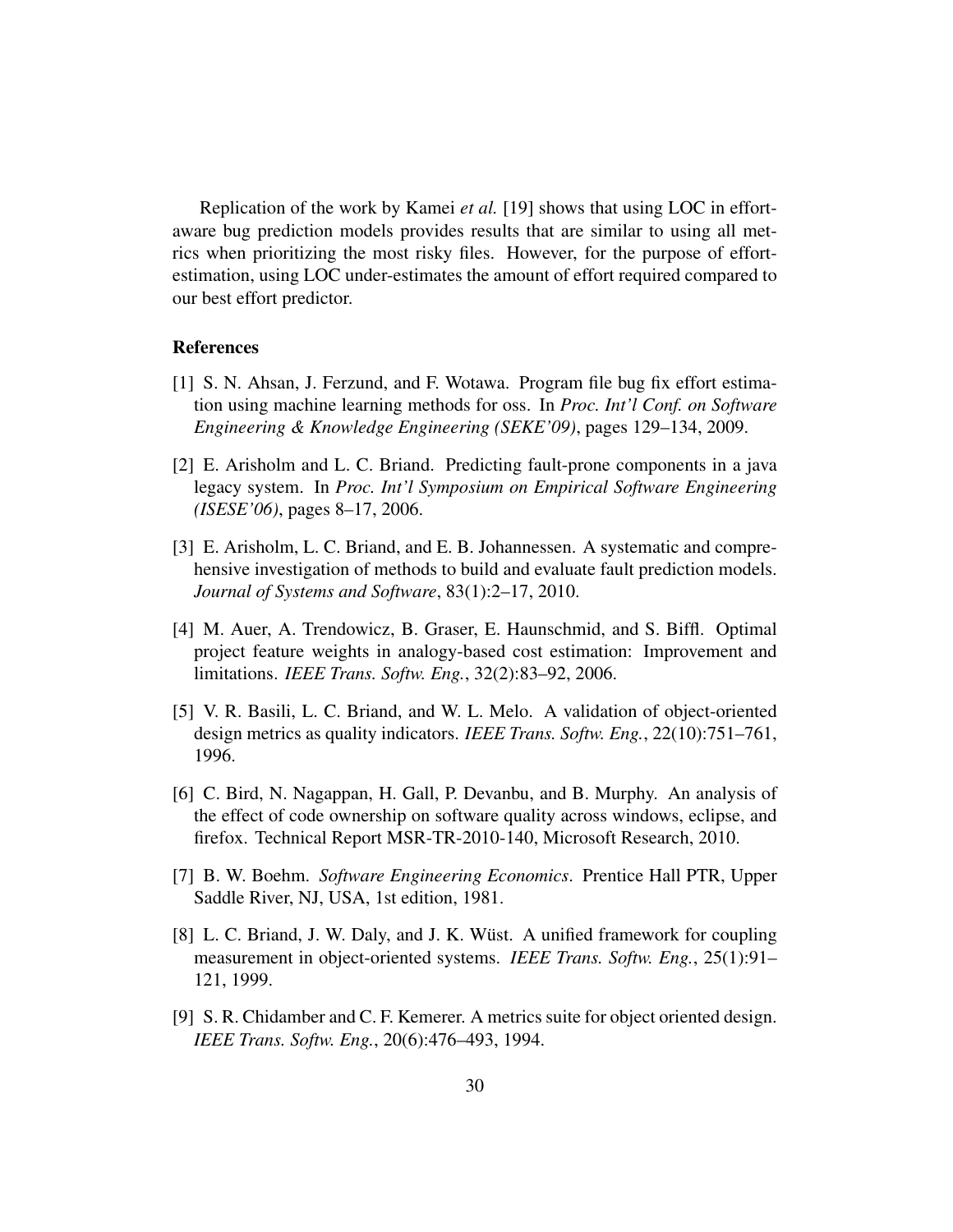- [10] M. D'Ambros, M. Lanza, and R. Robbes. An extensive comparison of bug prediction approaches. In *Proc. Int'l Working Conf. on Mining Software Repositories (MSR'10)*, pages 31 –41, 2010.
- [11] K. E. Emam, W. Melo, and J. C. Machado. The prediction of faulty classes using object-oriented design metrics. *J. Syst. Softw.*, 56(1):63–75, 2001.
- [12] E. Giger, M. Pinzger, and H. Gall. Predicting the fix time of bugs. In *Proc. Int'l Workshop on Recommendation Systems for Software Engineering (RSSE'10)*, pages 52–56, 2010.
- [13] M. W. Godfrey, A. E. Hassan, J. Herbsleb, G. C. Murphy, M. Robillard, P. Devanbu, A. Mockus, D. E. Perry, and D. Notkin. Future of mining software archives: A roundtable. *IEEE Software*, 26(1):67 –70, 2009.
- [14] T. L. Graves, A. F. Karr, J. S. Marron, and H. Siy. Predicting fault incidence using software change history. *IEEE Trans. Softw. Eng.*, 26(7):653–661, 2000.
- [15] T. Gyimothy, R. Ferenc, and I. Siket. Empirical validation of object-oriented metrics on open source software for fault prediction. *IEEE Trans. Softw. Eng.*, 31(10):897–910, 2005.
- [16] A. Hassan. The road ahead for mining software repositories. In *Frontiers of Software Maintenance (FoSM'08)*, pages 48–57, 2008.
- [17] A. E. Hassan. Predicting faults using the complexity of code changes. In *Proc. Int'l Conf. on Softw. Eng. (ICSE'09)*, pages 78–88, 2009.
- [18] R. Hewett and P. Kijsanayothin. On modeling software defect repair time. *Empirical Softw. Engg.*, 14(2):165–186, 2009.
- [19] Y. Kamei, S. Matsumoto, A. Monden, K. Matsumoto, B. Adams, and A. E. Hassan. Revisiting common bug prediction findings using effort aware models. In *Proc. Int'l Conf. on Software Maintenance (ICSM'10)*, pages 1–10, 2010.
- [20] T. M. Khoshgoftaar, E. B. Allen, W. D. Jones, and J. P. Hudepohl. Data mining for predictors of software quality. *International Journal of Software Engineering and Knowledge Engineering*, 9(5):547–564, 1999.
- [21] T. J. McCabe. A complexity measure. In *Proc. Int'l Conf. on Softw. Eng. (ICSE'76)*, page 407, 1976.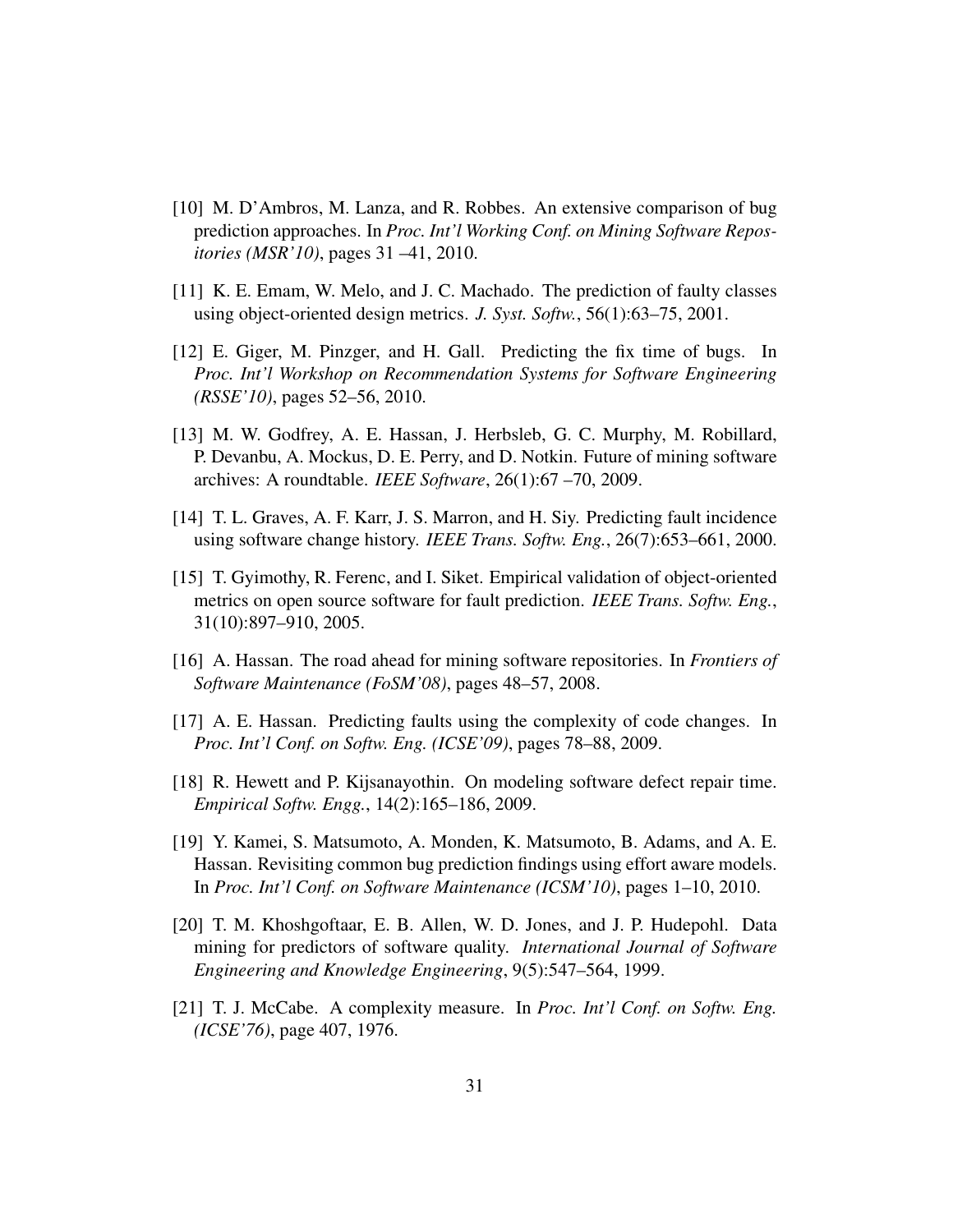- [22] T. Mende and R. Koschke. Revisiting the evaluation of defect prediction models. In *Proc. Int'l Conf. on Predictor Models in Software Engineering (PROMISE'09)*, pages 7:1–7:10, 2009.
- [23] T. Menzies, O. Jalali, J. Hihn, D. Baker, and K. Lum. Stable rankings for different effort models. *Automated Software Engg.*, 17(4):409–437, 2010.
- [24] T. Menzies, Z. Milton, B. Turhan, B. Cukic, Y. Jiang, and A. Bener. Defect prediction from static code features: current results, limitations, new approaches. *Automated Software Engg.*, 17(4):375–407, 2010.
- [25] R. Moser, W. Pedrycz, and G. Succi. A comparative analysis of the efficiency of change metrics and static code attributes for defect prediction. In *Proc. Int'l Conf. on Softw. Eng. (ICSE'08)*, pages 181–190, 2008.
- [26] N. Nagappan and T. Ball. Use of relative code churn measures to predict system defect density. In *Proc. Int'l Conf. on Softw. Eng. (ICSE'05)*, pages 284–292, 2005.
- [27] N. Nagappan and T. Ball. Use of relative code churn measures to predict system defect density. In *Proc. Int'l Conf. on Softw. Eng. (ICSE'05)*, pages 284–292, 2005.
- [28] N. Nagappan, T. Ball, and A. Zeller. Mining metrics to predict component failures. In *Proc. Int'l Conf. on Softw. Eng. (ICSE'06)*, pages 452–461, 2006.
- [29] N. Ohlsson and H. Alberg. Predicting fault-prone software modules in telephone switches. *IEEE Trans. Softw. Eng.*, 22(12):886–894, 1996.
- [30] Scientific Toolworks, Inc. Understand 2.6. http://www.scitools. com/.
- [31] M. Shepperd and C. Schofield. Estimating software project effort using analogies. *IEEE Trans. Softw. Eng.*, 23(11):736–743, 1997.
- [32] E. Shihab, Z. M. Jiang, W. M. Ibrahim, B. Adams, and A. E. Hassan. Understanding the impact of code and process metrics on post-release defects: A case study on the Eclipse project. In *Proc. Int'l Symposium on Empirical Softw. Eng. and Measurement (ESEM'10)*, pages 1–10, 2010.